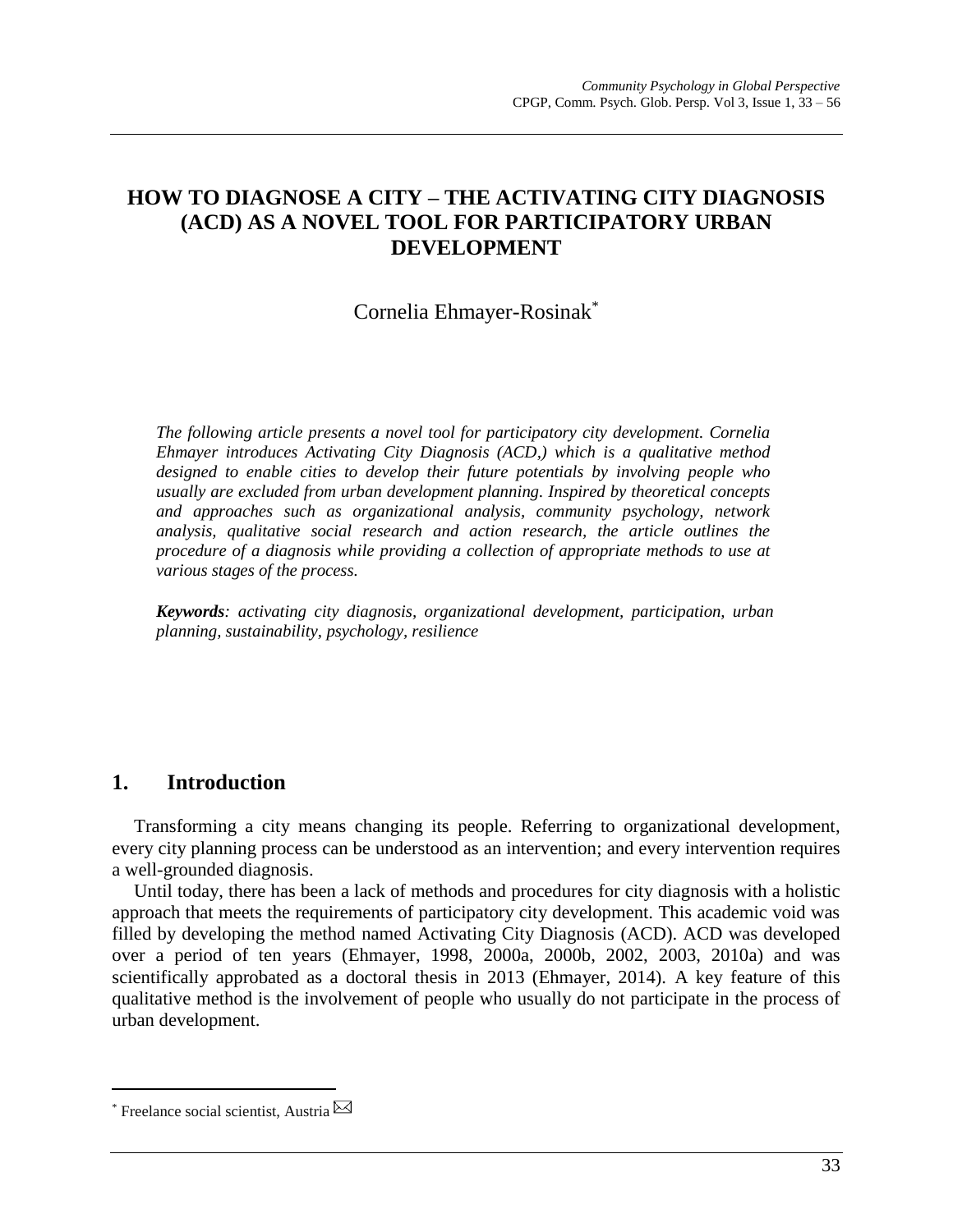# **2. Characteristics of the Activating City Diagnosis**

ACD is a qualitatively-oriented, multifunctional, part-standardized method, which includes elements of social science and psychology. ACD helps to identify the sustainable potentials of a city in order to set the ground for participatory development. A further peculiarity of this qualitative method lies in its ability to diagnose cities through a holistic approach. A city can be regarded as a social entity that is similar to an organization. In this context, "city" encompasses all people working and living in a town. Consequently, ACD does not focus on a particular community within a city, rather on the city as an entire unit and political entity. ACD is considered a preventive tool for active change in cities. A further attribute of this method is its suitability for smaller towns and villages as well as for larger cities consisting of more than one million residents. ACD can be applied on all types of municipalities (cadastral community, standard municipality, market municipality, etc.). However, due to the extent of the procedure, its application is only recommended for cities with a minimum of 1,000 inhabitants. Below this threshold, modified variants are more economically viable.

# **3. Disciplinary Approach**

ACD was originally based on community profiling and network building, which were developed in Italy by Martini and Sequi (1988, 1995), and later modified by Donata Francescato into community profiling and network building method (Francescato 2007, 2008, 2010; Francescato & Ghirelli, 1992; Francescato & Tomai, 2001; Francescato & Zani, 2013). This provided a rich source of inspiration for the first stage of the ACD development. Francescato's approach was first passed on by word of mouth in the context of the project "Cultural Landscapes and Agenda 21" (Ehmayer, 2000b).

ACD resulted from a long and well-grounded period of interdisciplinary research. It integrates concepts and methods from the fields of organizational analysis (Amelang & Schmidt-Atzert, 2006; Borg, 2003; Froschauer & Lueger, 2009; Kleinmann & Wallmichrath, 2004; Rosenstiel, Molt & Rüttinger, 2005; Rotering-Steinberg, 1993; Waclawski & Church, 2002;), community psychology (Keupp, 1993, 1997, 1999; Keupp & Röhrle, 1987; Nelson & Prilleltensky, 2010; Rappaport, 1977; Röhrle & Sommer, 1995; Stark, 1996), network analysis (Christakis & Fowler, 2010; Hollstein & Straus, 2006; Holzer, 2010), qualitative social research (Denzin & Lincoln, 2000; Flick, 2007, 2012) and action research (Arcidiacono, Tuozzi & Procentese, 2016; Kemmis & McTaggart, 2005; Reason & Bradbury, 2001).

Kurt Lewin (Marrow, 2002), a pivotal figure in the interface between community psychology, organizational analysis and action research, was inspirational to the development of ACD. His influence is particularly reflected in the introduction of the concept of city as a living creature and its interdependence with humans as urban creatures.

# **4. Theoretical Background**

This section focuses on the organizational diagnosis and discusses how to combine corresponding elements to conduct a city diagnosis.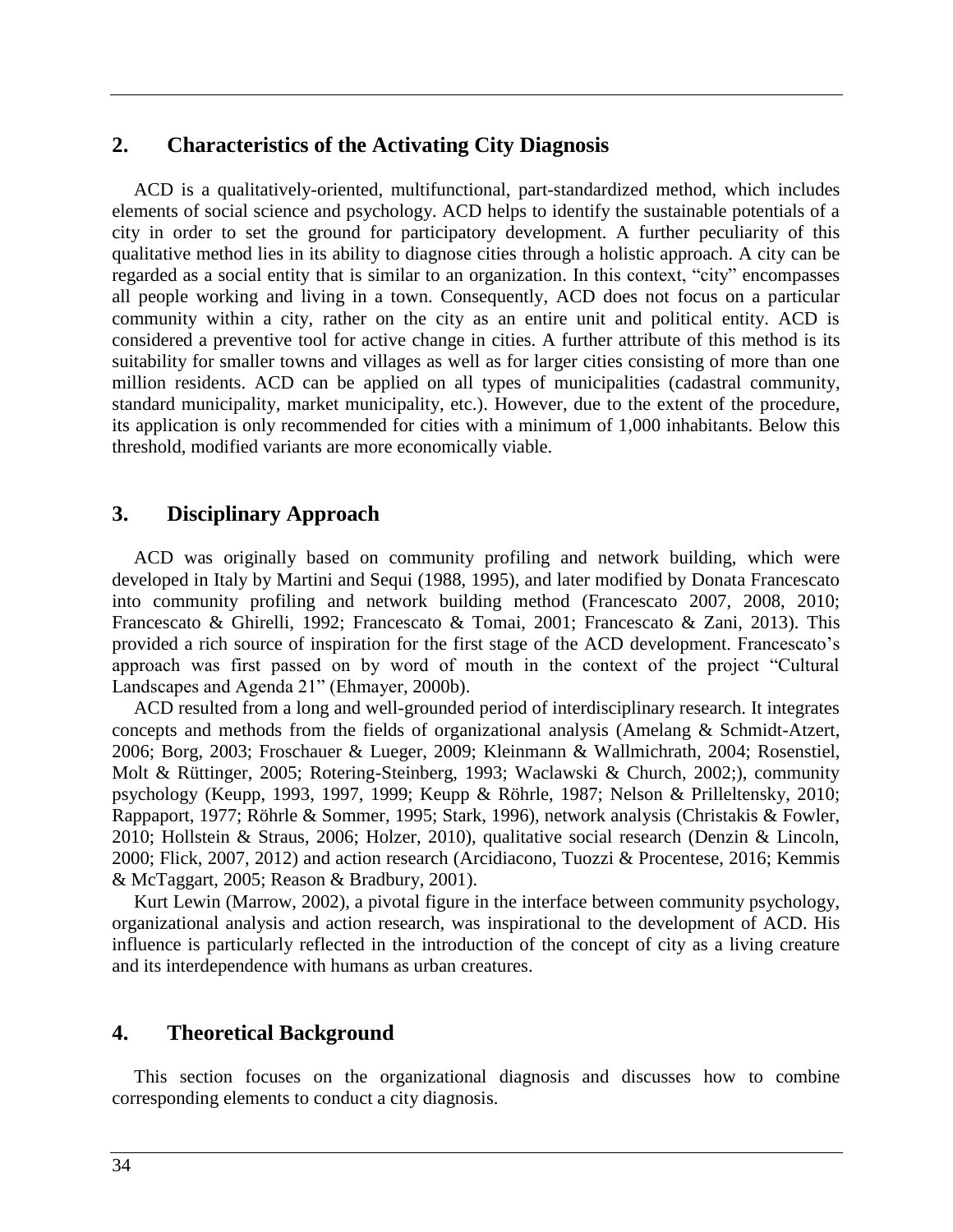### *4.1. Organizational Diagnosis*

Organizational diagnosis builds on the concept of psychological diagnosis, which can be defined as the systematic collection and processing of information with the objective of justifying, controlling, and optimizing decisions and actions resulting from them (Fisseni, 1997). Psychological diagnosis offers decision-making guidance, which can contribute to an overall improvement of the general situation. Organizational diagnosis is a process characterized by several stages, in which the relevant systems and processes of an organization that are crucial for its smooth functioning and efficiency are illustrated. An effective organization can only be developed when its mechanisms of action are traceable. Organizational diagnosis therefore, is an approach that enables this understanding by means of selected access and use of selected methods.

Scholl (2007) defines an organization as a social entity that pursues certain objectives and is embedded into a particular formal regulation. Rosenstiel (2007) considers an organization as a system that is open to the environment, existing in a temporally durable way, pursuing specific objectives, consisting of individuals or groups and characterized by a special structure. Bornewasser (2009) expands this definition to include a spatial dimension: According to this understanding, organizations are deemed to be concrete beings (company name, charter) able to endure even when people are exchanged or buildings are modified. They distinguish themselves by consistency over the course of time and are able to preserve their identity even when changes occur.

In companies, enterprises and organizations, almost every measure is based on some kind of diagnosis, which justifies and authorizes the corresponding action and determines its quality, dimension and direction. A diagnosis requires a theory, which then defines what is considered as a symptom, cause, and context (Bornewasser, 2009; Felfe & Liepmann, 2008).

Making a diagnosis requires understanding of how activities, processes and tasks work within an organization. On a diagnostic level, it is essential to reliably register the symptomatology (target-performance comparison). Research and practical work differ in whether the emphasis is on analyzing the current status (diagnosis) or changing the direction of the target state (intervention) (Cummings & Worley, 2009; Rosenstiel, 2007). In contrast to a medical or somatic system, the diagnosis represents an intervention to which the social system has to adapt (Amelang & Schmidt-Atzert, 2006).

A diagnosis offers support for the preparation, planning and implementation of transformation processes. According to Bornewasser (2009), every intervention not only requires a diagnosis, but every successful diagnosis leads to intervention.

The central task of the organizational diagnosis is to detect the need for change and to identify problematic areas in order to put corrective measures into action. Thus, it is of major importance to determine whether a change within the system is desirable (Felfe & Liepmann, 2008). The benefit of the organizational diagnosis is to provide well-grounded information upon which members of an organization can base their decisions. In a scientific context, the goal of an organizational diagnosis is not as much about the preparation for a change, rather the thorough assessment of the context state of affairs and the following changes in the course of the organizational development.

Depending on the context, applied organizational diagnosis methods may vary: researchrelated institutions tend to use standardized methods in order to meet the requirements of quality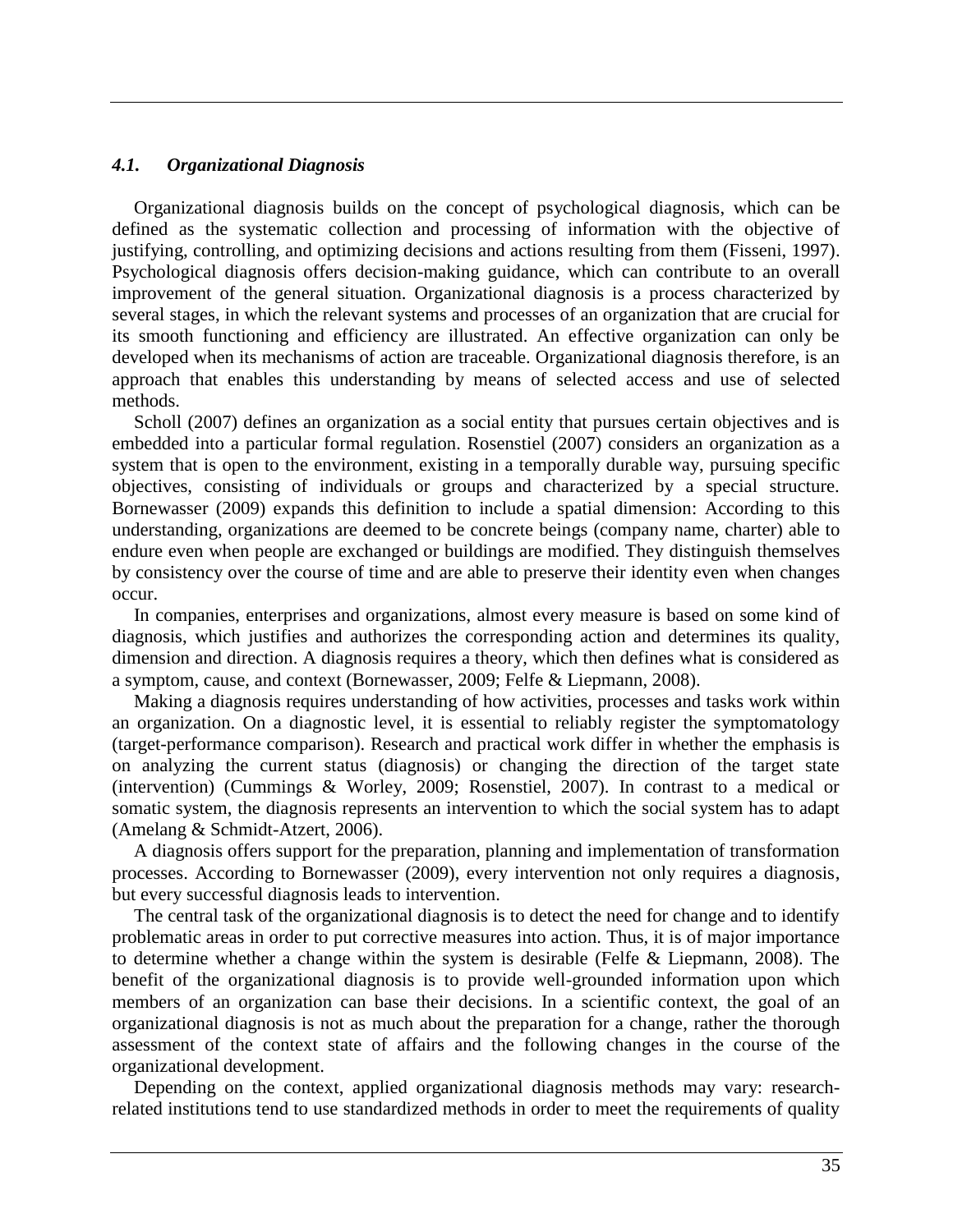criteria and comparability. In the field of consulting, qualitative procedures tend to be more important as they are more suitable for the preparation of change processes and to fully grasp their complexities. Diagnostic methods aim not only to analyze critical conditions, but also to seek ways to fix them (Bornewasser 2009), therefore they also perform a preventive function.

In this context, Felfe and Liepmann (2008) propose to transfer the principles of individual diagnosis to organizational diagnosis. They claim the overall objectives to be transparency and openness for everyone involved. In order to ensure controllability, the procedure should be theory-based and the terms and constructs scientifically sound. Concepts should be empirically verifiable, which also poses the question of the validity of the methods used. The validity of results is often discussed in the context of their representativeness: there may be a risk of certain groups being disproportionally represented while others underrepresented. The only way to exclude the possibility of random sampling influencing the data, is to conduct a complete survey. With regard to objectivity and reliability, Felfe and Liepmann (2008) mainly refer to standardized quantitative methods and recommend the use of scales. Concerning the process quality, a verifiable configuration of the sequences has to be ensured, e.g., information on the implemented methods has to be available and the objectives and application field of the procedure must be outlined. Moreover, the quality criteria have to be documented.

Evaluation is recommended in order to examine the effectiveness of an intervention measure. According to Bornewasser (2009) the diagnosis, the intervention measure, and the evaluation form a unity in which evaluation represents the final component of the change processes. However, a systematic evaluation of the change processes is often neglected, which mainly results from the complexity of the procedures. Another reason is the lack of comprehensible and rapidly deployable procedures.

### *4.2 From Organizational Diagnosis to City Diagnosis*

According to the organizational diagnosis, a city can be perceived as an adaptive social entity. Further similarities between municipalities and organizations include the pursuit of certain goals, formal rules, a temporal dimension and interaction, as well as continuous adaption (Scholl, 2007).

Community psychologist Donata Francescato has developed an approach to promote organizational empowerment (Francescato & Aber, 2015; Francescato & Ghirelli, 1988; Francescato & Zani, 2013). The so called "participatory multidimensional organizational analysis" (PMOA) involves individuals on all hierarchical levels in a specific organization  $-e.g.,$ in a school, teachers as well as students and office staff analyze their organization across structural-strategic, functional, psycho-environmental, and cultural dimensions.

Diagnosing a city is a process of comprehension that reveals how a city or municipality works as a social entity. The diagnosis itself represents an intervention to which the social system has to adapt and actively co-operate with. Thus, an urban diagnosis can be recognized as a collaborative process (Amelang & Schmidt-Atzert, 2006; Cummings & Worley, 2009; Rosenstiel, 2007; Scholl, 2007).

The enquiry should therefore include and address all relevant people who live and work in a town. The active inclusion of the population and the possibility of participation in the process of diagnosis leads to an affective commitment that results in stronger dedication to the upcoming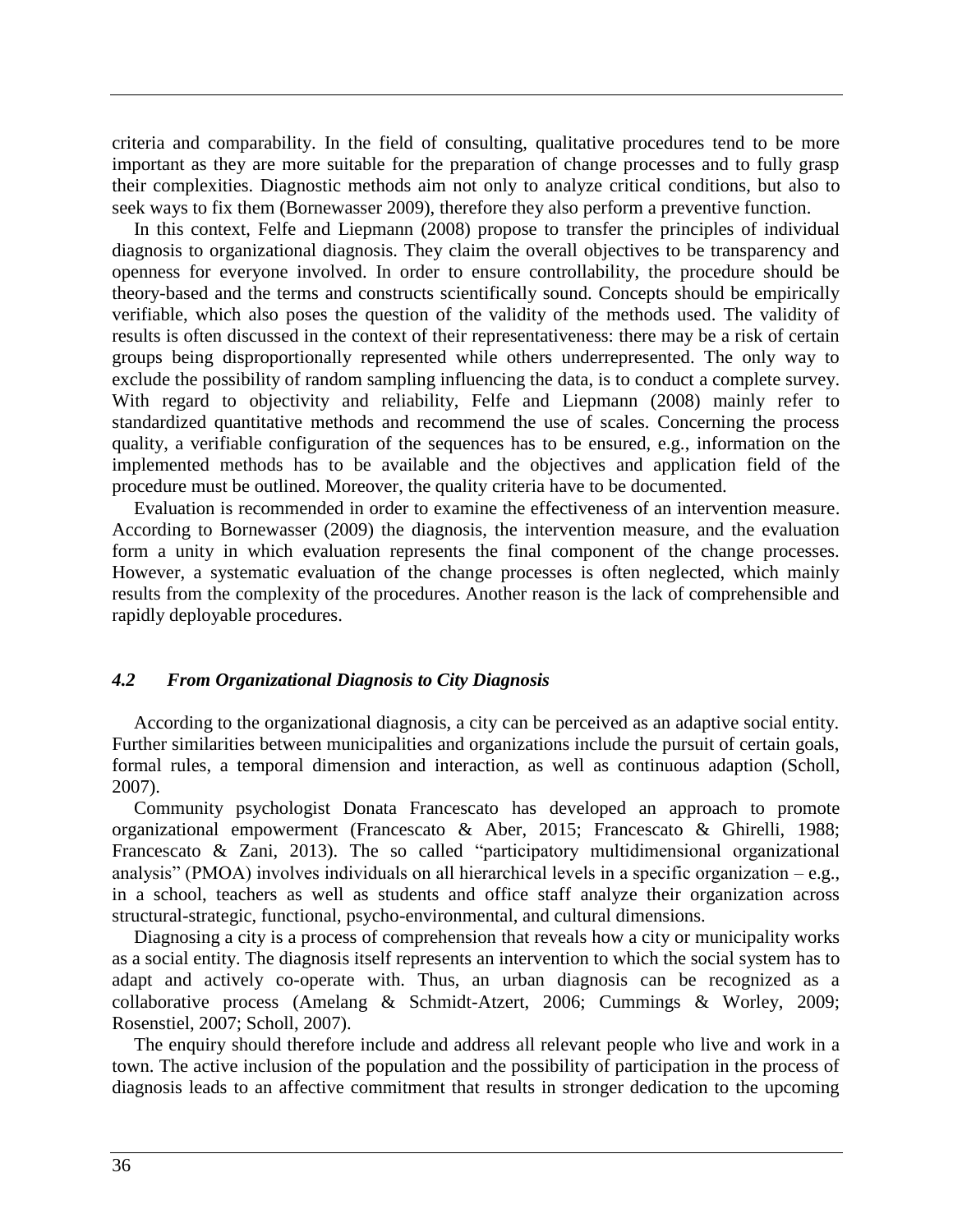transformation within the community. Existing commitment is an essential element for the transformation process (Borg, 2003; Westphal & Gmür, 2002).

# **5. Activating City Diagnosis Procedure**

The size of the research team and the duration of ACD are dependent on the size of the city (according to the inhabitants and city's surface area). As an approximate value the research team might consist of about eight people and ACD takes approximately four months. For the work in the respective city, an interdisciplinary team is assembled and prepared in detail.

The following work design illustrates an exemplary procedure of ACD, which breaks down in seven work steps. A mixture of practical applicability and theoretical reflection characterizes the empirical course of ACD. As soon as the commissioning is completed, a consistent part of the process is dedicated to on-site data acquisition, namely in the town or city. This procedure is conducted according to a systematized qualitative approach. While some methods are used only once during the course of the diagnosis, others are applied recursively during the whole process.

### *5.1 Step 1 – Commissioning with Political Enactment*

Once all relevant content-related, temporal, and financial conditions have been clarified, the order of performing the ACD can be officially placed. For that purpose, a (preferably unanimous) political enactment by the municipal or district council is necessary. In order to ensure a broad consensus, the district parliament has to give its approval. In the best case all political groups should formally welcome and support the process. The politicians involved should be willing to implement a participatory, future-oriented urban development process. Therefore, it is crucial that they are dedicated to embracing change and are ready to support the process.

If the political enactment is preceded by a comprehensive discussion, the chances of the diagnosis' success increase. In this case, it can be assumed that problem awareness regarding the necessary change measures already exists.

### *5.2 Step 2 – Field Data Acquisition*

Following the political decision, data collection in the municipality can start. Consistent with a systematized qualitative procedure, data are collected to ensure the coverage of as many different perceptions as possible regarding the future of the municipality. Depending on the size of the town, this step can take about one month. The methodological sequence is arranged in such a way that the research team get to know the city step by step: from the first impression to the in-depth analysis the team can choose from a related set of methods.

### *5.2.1 Selection of the Sample*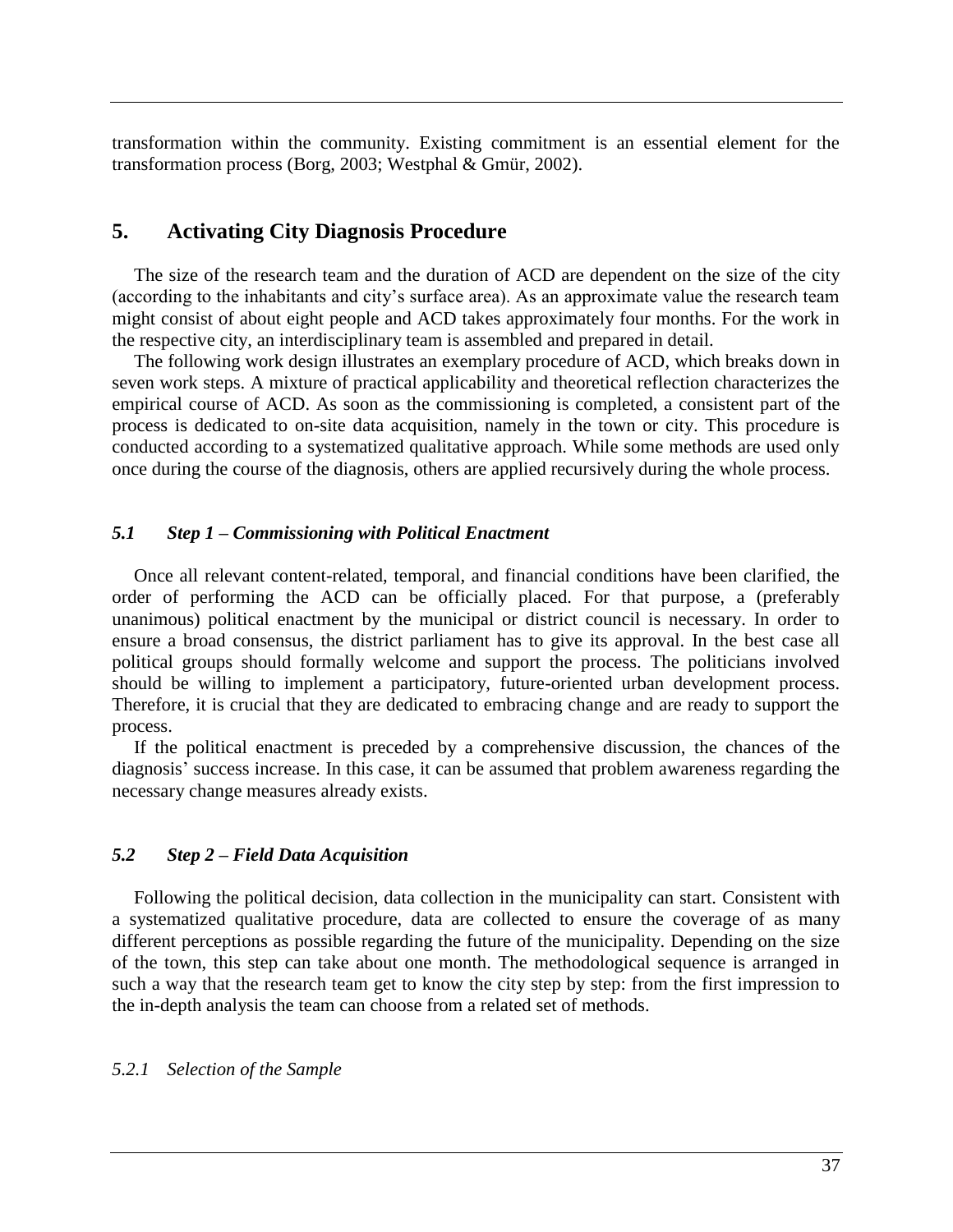According to the principle of sampling and theoretical saturation, the exact number of respondents is not fixed in advance (Glaser & Strauss, 1998; Flick, 2007). For this approach, as many interviews as necessary are conducted until no new information is obtained. This ensures that within a city or municipality, all future-related statements can be collected in order to obtain a representative picture of its future potentials. Previous experience has shown that the number of the interviewees usually ranges between 70 and 150 until saturation occurs.

The selection of the interview partners follows a clear and specific chronological order: first, people in public areas as well as in central places of the municipality are interviewed. Following the interview, the interviewees are asked to name other people that can – according to theoretical sampling – provide new perspectives to the data and topics already collected. Afterwards, these people are contacted and asked to be interviewed. Interviews with people and groups that play an important role within the municipality are conducted by arrangement. The research team interviews until no more new findings can be acquired. The future potentials can usually be described within a week. With regard to the the social fabric, this process can take up to three weeks until data from all groups in a municipality are collected.

#### *5.2.2 Temporal-Methodological Flow Chart*

Based on the following scheme (Table 1), the chronology of the single work steps and the application of the corresponding methods are illustrated in a systematic and transparent way.

During the first week, interviews are conducted mostly in public spaces with residents of the targeted town. Questions may include aspects such as:

- What does come to your mind when you think about your town?
- What are the characteristics of your town?
- Do you feel comfortable in your town?
- Does your town have a center/landmark?
- What should be changed in your town?
- What should absolutely not be changed?
- How do you imagine your town in the next 20 years...?

It is of utmost importance to reach all those who are usually not questioned about municipal issues. The research team runs the first comparative analysis of the central topics of the municipality by the end of the first week. The content of the analysis are then used as the starting point for further surveys.

During the second week, the social fabric is examined. All those holding an important function within the municipality - along with those who usually do not participate in municipal decisions - should be considered.

The third week starts with a data check: the collected data is compared to the current available data. Usually the research team knows more initiatives than are detected by official figures due to their intense work within the municipality.

The fourth and last week should serve to answer open questions. This can be done partly by conducting final interviews as well as by comparing subjective perception and objective data. For joint data analysis at the end of each week, the following serve as key questions (Table 2).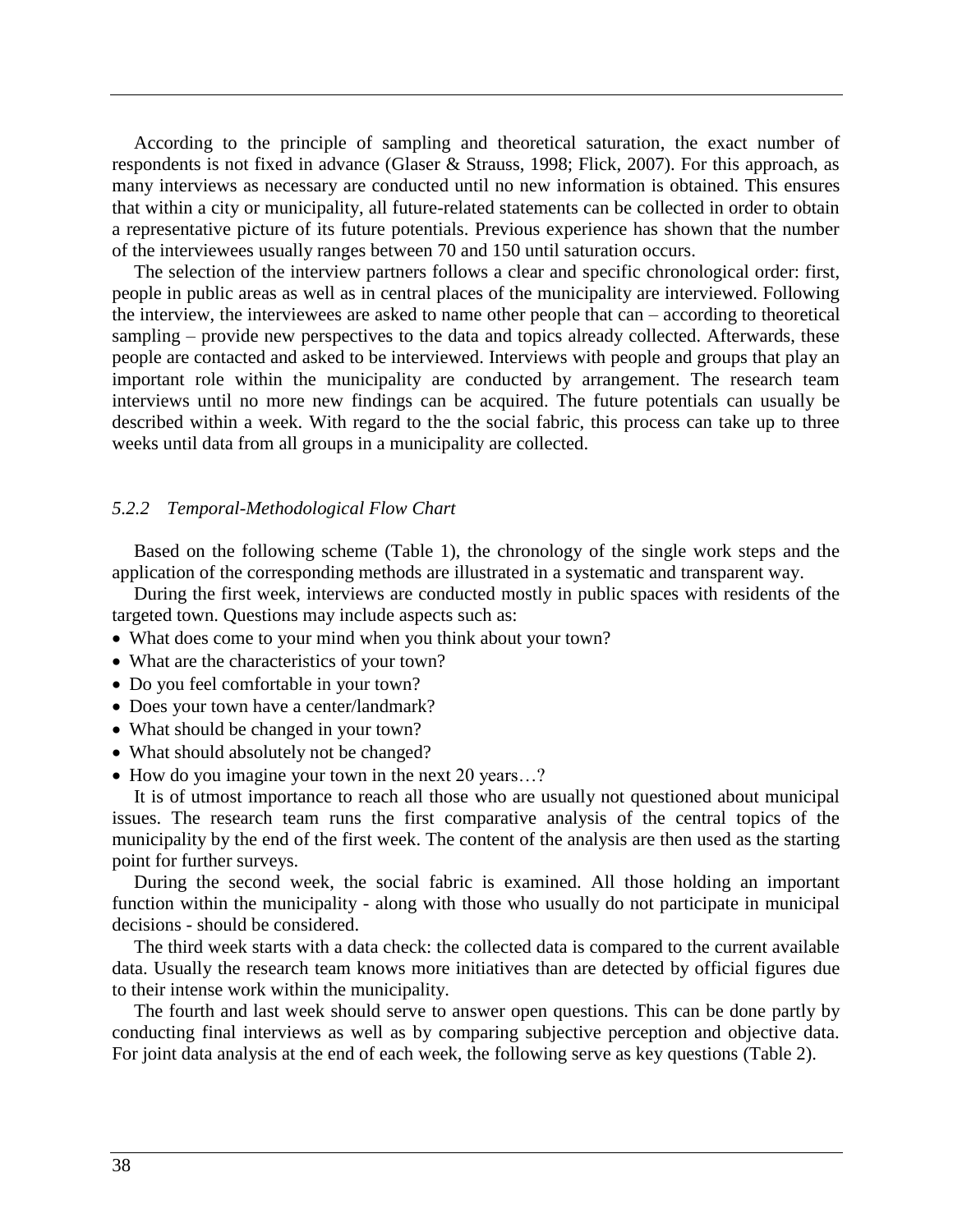| <b>Table 1. Survey Phase Procedure</b> |  |
|----------------------------------------|--|
|----------------------------------------|--|

| $1st$ week | Methods / Process steps:<br>Initial interview with the Mayor<br>$\overline{a}$<br>Empirical walk<br>$\overline{\phantom{a}}$<br>Photo documentation<br>Street interviews in public space<br>$\overline{\phantom{a}}$<br>Make contact with important<br>persons | 3rd week             | Methods / Process steps:<br>Group interviews<br>Expert-interviews<br>Methodological addition:<br>$\overline{\phantom{a}}$<br>Brainstorming, write a movie-<br>script, narrative<br>Collecting secondary data |
|------------|----------------------------------------------------------------------------------------------------------------------------------------------------------------------------------------------------------------------------------------------------------------|----------------------|--------------------------------------------------------------------------------------------------------------------------------------------------------------------------------------------------------------|
|            | Result:<br>Collecting first impressions about<br>the municipality/city and relevant<br>topics                                                                                                                                                                  |                      | Checking institutions<br>Result:<br>Focusing on relevant<br>topics/tendencies<br>Clarifying social structures                                                                                                |
|            | Methods / Process steps:                                                                                                                                                                                                                                       |                      | Methods / Process steps:                                                                                                                                                                                     |
|            | Expert interviews<br>$\overline{\phantom{a}}$                                                                                                                                                                                                                  |                      | Work with groups                                                                                                                                                                                             |
|            | Beginning of secondary data<br>research                                                                                                                                                                                                                        |                      | Completing the data<br>Comparison to secondary data                                                                                                                                                          |
| $2nd$ week | Making contact to groups                                                                                                                                                                                                                                       | 4 <sup>th</sup> week |                                                                                                                                                                                                              |
|            | Result:<br>Identifying social structures<br>Important topics/pictures/<br>tendencies begin to emerge                                                                                                                                                           |                      | Result:<br>Sharpening of topics/tendencies<br>Finalizing the survey                                                                                                                                          |
| Ongoing:   | Photo documentation                                                                                                                                                                                                                                            |                      |                                                                                                                                                                                                              |
|            | Participatory observation                                                                                                                                                                                                                                      |                      |                                                                                                                                                                                                              |
|            | Research diary                                                                                                                                                                                                                                                 |                      |                                                                                                                                                                                                              |
| Weekly:    | Comparative analysis of the results                                                                                                                                                                                                                            |                      |                                                                                                                                                                                                              |

# **Table 2. Key Questions for the Comparative Analysis**

| Topics          | What are people talking about?                           |  |
|-----------------|----------------------------------------------------------|--|
|                 | Which topics are not being addressed?                    |  |
| Social fabric   | Who does play an important role?                         |  |
|                 | Who does not play an important role?                     |  |
| Characteristics | What does attract attention? Are there any ordinariness, |  |
|                 | particularities, or unusualness to report?               |  |
|                 | Is a picture of the place starting to take shape         |  |

# *5.2.3 Inventory of Methods*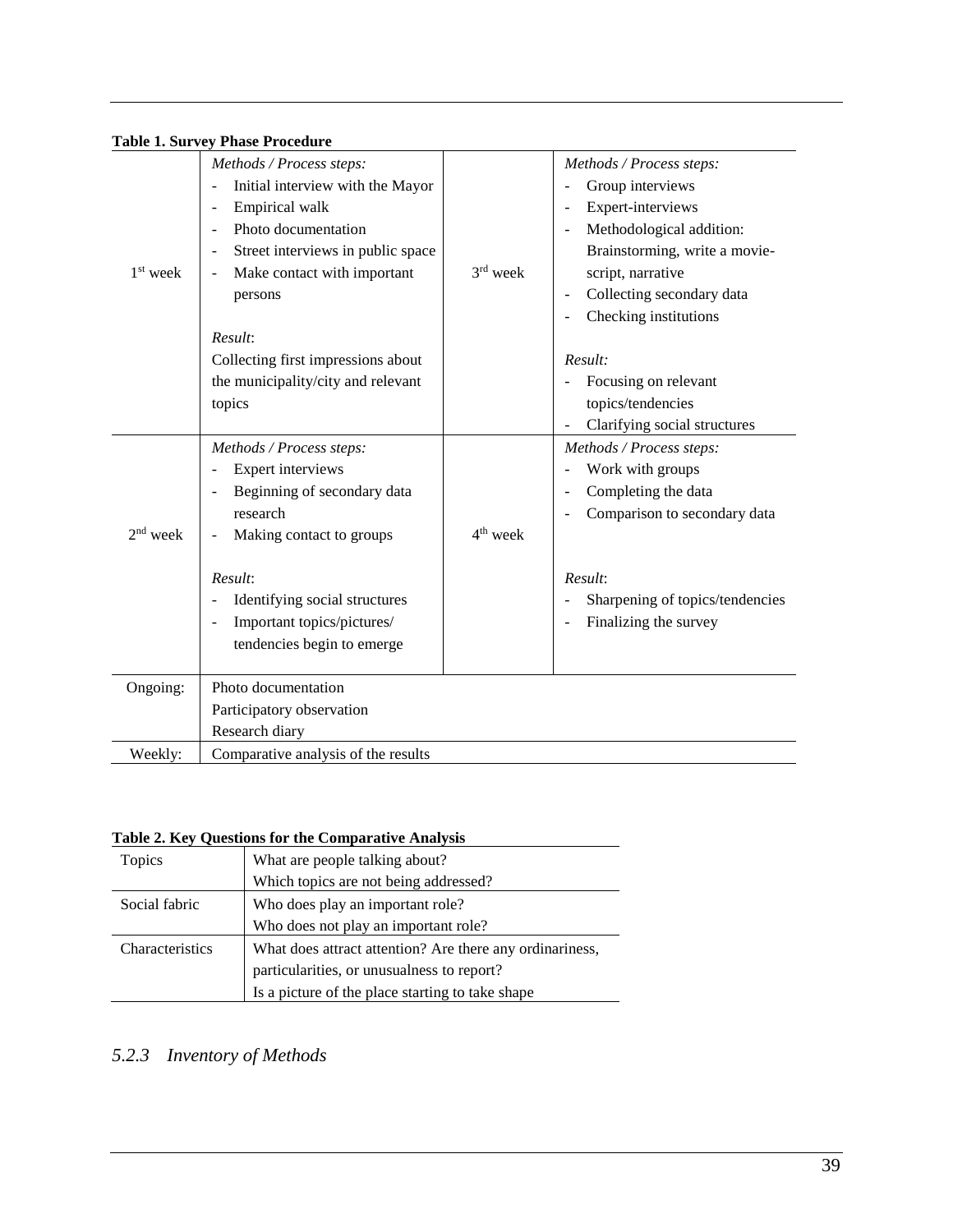The methodological approach is characterized by triangulation and comparative analysis with a variety of qualitative survey methods. Some methods – such as the initial interview with the mayor or the empirical walk – are used only once during the diagnosis process, while others – such as the group interviews with various target groups – are repeatedly applied. The diagnosis procedure starts with an empirical walk (Ehmayer, 2009). The empirical walk is an applicationoriented tool that is related to an *Ortsbegehung* (site inspection). Furthermore, the method also integrates characteristics of qualitative social research, particularly of participatory observation (Flick, 2007; Lüders, 2012). During the empirical walk, first impressions of the particular town are collected and documented using a field manual. This tool can be combined with a photographic documentation to gather visual impressions. Another important source of information is an initial interview with the mayor whereby real problems and best practice cases can be outlined. The selection of local stakeholders is a highly relevant phase in this context. This can include individuals, groups or institutions that fulfill an important role in town. The interview can also be used to investigate where people are most frequently encountered. If written resources about the town are available, they should also be reviewed at this stage.

A crucial research tool is the problem-oriented guided interview, whose questions have specifically been developed for the diagnosis of the whole city. Such an interview can be conducted with individuals as well as with groups and can take place spontaneously on the street or in the form of prearranged expert interviews. The essential question that is part of every interview regards the future perspective of a town, i.e. "What does come to your mind when you think about the future of your town?" This question reveals the subjective perspective of people when prompted to think about their hometown. Further topics addressed in the interviews cover aspects such as local ties, place identity, affective commitment, etc. Every interviewee is asked to mention another person who can provide a contrary perspective regarding the city. This way, the scientific team is able to create a sample according to theoretical sampling (Glaser & Strauss, 1998).

An ideal tool to ensure the inclusion of teenagers is the *write a movie script method*. Developed by community psychologist Donata Francescato (Francescato & Ghirelli, 1992; Francescato & Tomai, 2001; Francescato 2007, 2008; Francescato 2010), the *write a movie script method* invites young people to create a fictional scene about how their municipality should look like in the future. Concerns and issues that are frequently discussed in their families can be visualized through to this method.

Group interviews are another important tool for including as many perspectives as possible during the data collection process. They are usually designed as guided interviews where the interviewer also takes on the task of moderator. No more than ten people should be asked to attend such a group interview in order for every participant to be able to speak out.

Group discussions are mostly conducted during Step 5 (Presentation of future potentials). The attendees are divided into several small groups that moderate themselves while the research team undertakes the overall moderation.

To round off the results and to check one's subjective perception, the continuous acquisition of secondary data (such as economic, demographic and anthropological data, information taken from local newspaper articles, photographs, pictures, and chronicles) is carried out throughout the diagnosis.

Apart from the tools mentioned above, keeping a research journal memos according to Grounded Theory, or an image analysis can be additional methods that are useful to complement the research.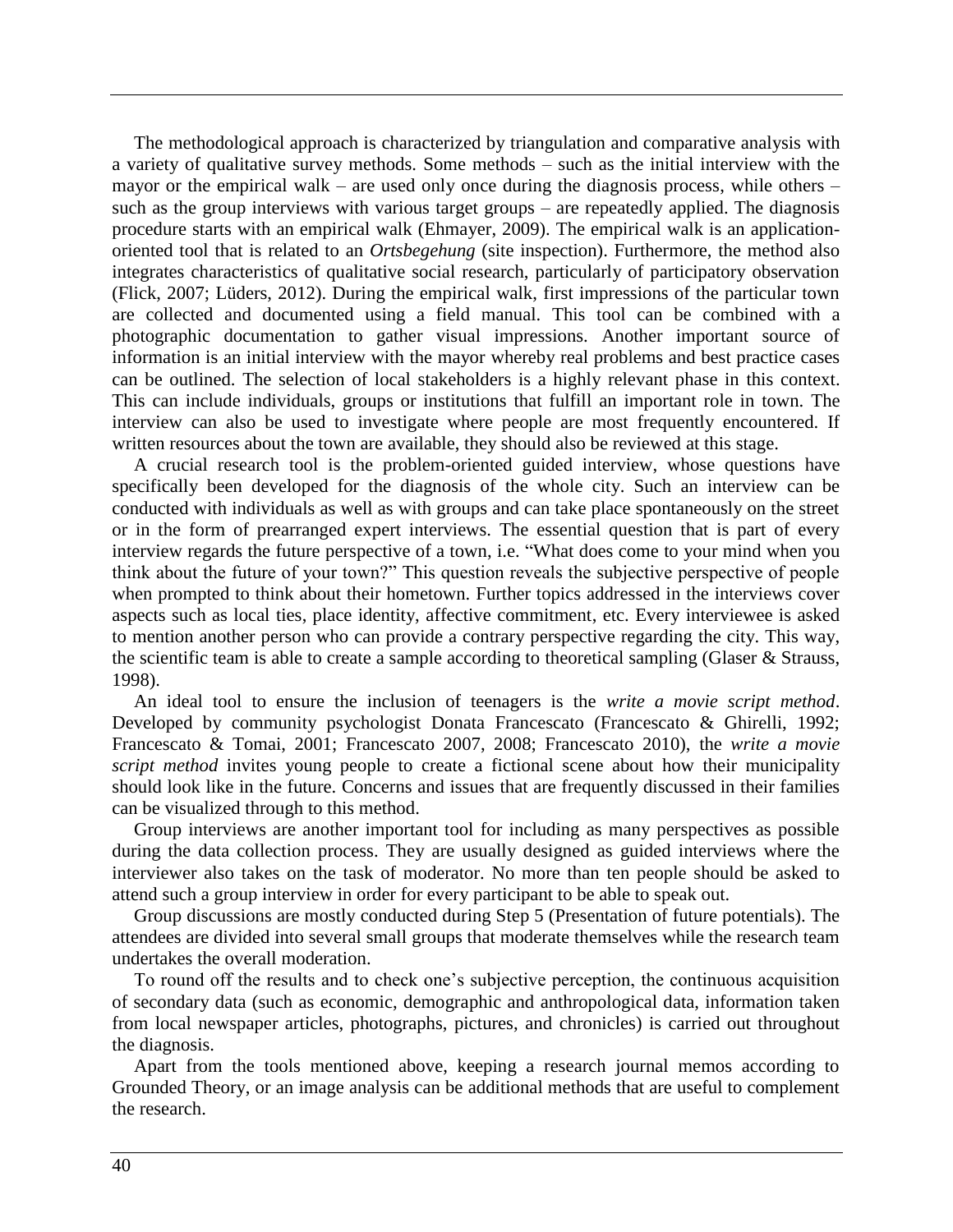In the first step, the team of researchers conducts interviews with a variety of people living in a particular town, addressing topics such as local identity, affective commitment, willingness to participate, town attractiveness and, most relevant in this context, social arrangement: "Which people do you encounter in your town? When thinking about decision processes, who has a say in the matter? And who is excluded from the decision-making process?" According to theoretical sampling (Glaser & Strauss, 1998), each interview should end with the invitation to mention a person who can provide an opposed perception of the town and whom the interviewee believes should still be consulted.

### *5.2.4 Checklists and Data Check*

Two checklists help to standardize the procedure in each municipality and to review whether all relevant target groups have been captured:

- Checklist  $P/O/I = People / Organizations / Institutions$ : ensures control whether all relevant people, groups, organizations and institutions have been contacted during the first three weeks – for instance retirement homes, pharmacies, employment office, citizen's initiatives, cultural facilities, hospitals, youth centers, museums, sports clubs, chamber of commerce, etc. If some of them are missing, the fourth week provides time to contact them and ask for an interview.
- Checklist minorities: this refers to people who usually are in a marginalized position within a community but who often show a high level of knowledge about small-scale public spaces. These groups may include local minorities, women with children, elderly people, teenagers, students, immigrant groups. These people are usually not involved in community development. They have to be specifically addressed in the process.

When the research team is no longer able to obtain any new information and when the social fabric is explored sufficiently (which is usually the case after one month), the field data acquisition ends.

### *5.3 Step 3 – Data Processing and Analysis of the Present Situation*

For this step, the team of researchers withdraws from the municipality and starts to transcribe and document all of the collected data. This usually takes about one month. However, some of the shorter street interviews have to be transcribed immediately to guarantee that the context connected to the shorthand notes does not get lost. The expert interviews are transcribed in more detail and are written down verbatim, maintaining dialects; notation signs are not used. The coding of the data is a circular process: first, the individual statements (codes) are processed before structuring them according to content-related and thematic emphases in categories.

In contrast to the radically open procedures of Grounded Theory (theoretical coding), the categories used within the ACD are partially known from the beginning as they are to some extent predetermined by the interview guide. One category that is common to every diagnosis refers to typical components and the characteristics of a particular town. Other categories and topics arise over time and depend on the respective local topical problems.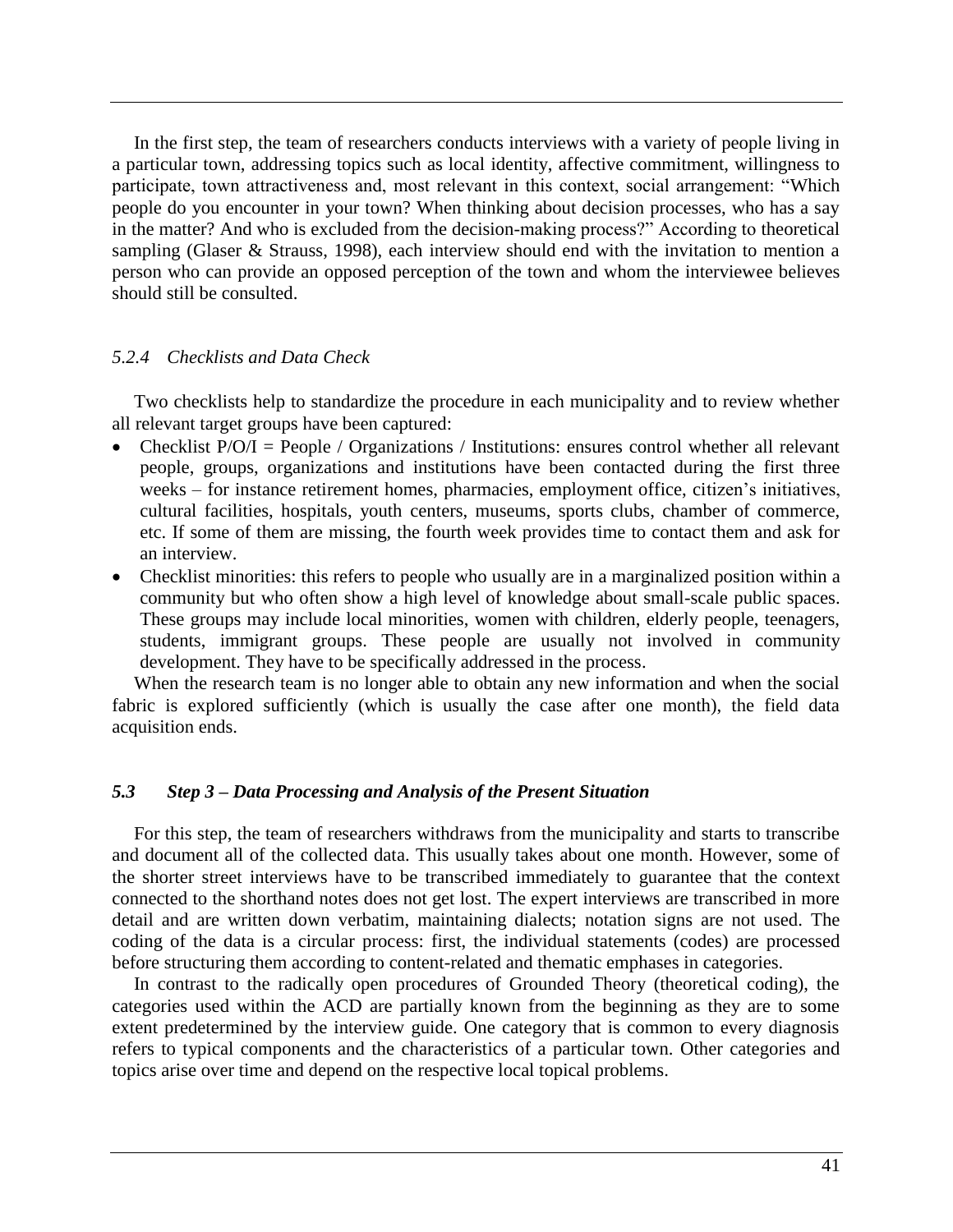The procedure of coding starts with creating an evaluation grid in a spreadsheet program, which is then filled with all information gathered during the interviews and the related answers to specific questions. The interview questions serve as preliminary categories that are still subject to change. Consequently, during this stage the research team is still required to keep an open mind, e.g., no interpretation is recommended but rather only registering the proposition's frequency.

In the second stage of analysis, categories for each interview question are built. Primarily, invivo-codes are used as they offer a better overview of the town's situation from a local perspective. The underlying idea is that *outsiders* should be able to understand all working steps and create a diagnosis, which contributes to a better quality of evaluation.

When coding, firstly all statements concerning a specific category – e.g., *characteristics* or typical features of a municipality – are printed and the individual topics are marked with pencils in different colors. After coding, the statement-categories are once again checked for their content and meaning and afterwards filled into a new spreadsheet. This is followed by a third step during which the categories are weighted textually as well as numerically before they are brought into position to each other. Weighting refers to depicting the statements using bigger or smaller symbols (e.g., bubbles) depending on their relevance – a procedure that is eventually also used for the topic picture as described in chapter 5.3.1. It is possible that a category originally containing less statements is illustrated using a bigger bubble because the research team considers it more important.

The presentation of the results has to correspond with the perceived reality of the residents – otherwise no suitable diagnosis can be derived from it. For this reason, all presentations are reviewed with the residents and decision-makers during Step 5 at the presentation of the results. This helps to ensure that they are ideally met with great approval. Every single category is evaluated in this way. Afterwards, the collected data is analyzed, focusing on the actual situation. This results in a so-called *topic-picture* of all relevant topics as well as a *community-graph*, which offers a cross-section of the city's social cohesion.

#### *5.3.1 Topic Picture*

The analysis of topics identifies recurring themes that are discussed in multiple contexts. Topics must reveal strengths and weaknesses, potentials and conflicts of a town. Whenever possible, a spatial relation to the municipality should also be established. A good way of creating core topics is the *Post-it-method* (Ehmayer, 2010b): the existing categories are written on Post-it and grouped until a constellation occurs that seems to represent the actual situation. Afterwards, categories that are connected are marked with a circle. In order for this analysis to be compatible with the perceived reality, additional information such as memos from the research diary can be used to complete the picture.

An example of such a topic picture was demonstrated for Margareten, a Viennese district (Figure 1). One frequently discussed topic was a bustling street called Reinprechtsdorferstraße, which separates the area not only physically but also with regard to the topics discussed: a different urban development, quality of life, and demographic structure lead to a heterogeneous perception.

The topics addressing the Reinprechtsdorferstraße were discussed with reference to their dichotomy: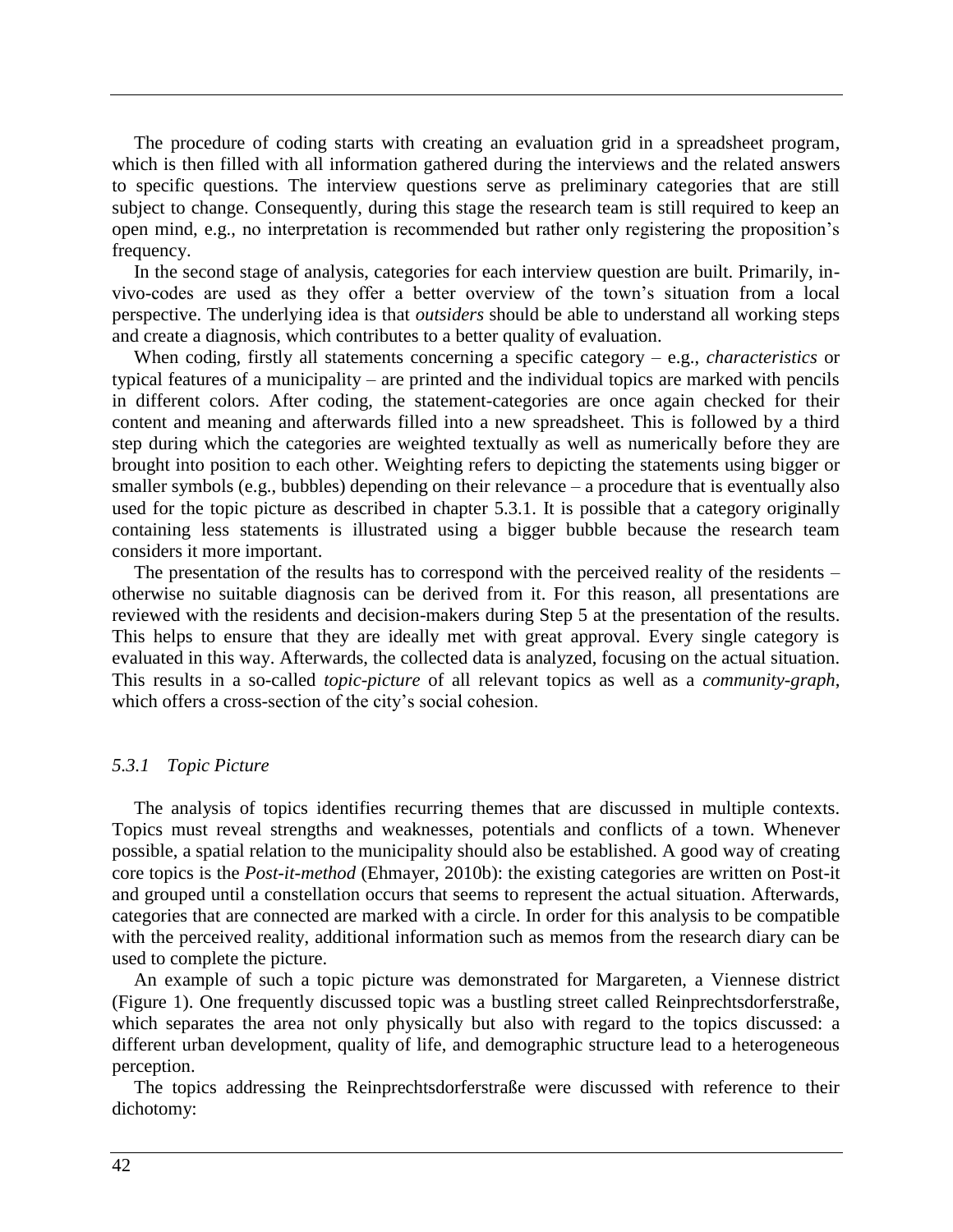A central feature of Margareten is its division along the Reinprechtsdorferstraße which seems to tear the whole district apart. While the atmosphere between the Reinprechtsdorferstraße and the  $4<sup>th</sup>$  district can be considered positive, confidence decreases the more you move toward the Gürtel. Personal perceptions related to migration also vary: in the area around the Gürtel, people criticize foreign infiltration while people in the 4<sup>th</sup> district appreciate cultural diversity in their neighborhood. In terms of building quality, the interviewees mention that renovation is much more progressed in the area around the Margaretenhof compared to places closer to the Gürtel. The high density of migrants leads to the demand for a more balanced social mix. In parks as well as in settlement areas, particular nationalities are increasingly dominant in certain zones. This makes the development of a common identity significantly more difficult (Ehmayer & Erkinger, 2003, p. 41)



**Figure 1. Topic Picture of Margareten, district of Vienna (Ehmayer & Erkinger, 2003, p. 39)**

#### *5.3.2 Community-graph*

Inspired by tools such as sociograms (Moreno, 1959) and organization charts, the communitygraph provides a social dimension to the geographical-spatial level and reveals power structures within a community. It reveals a city's inner social arrangements as well as the particular connections and links between individuals and groups. Thereby, the community-graph is able to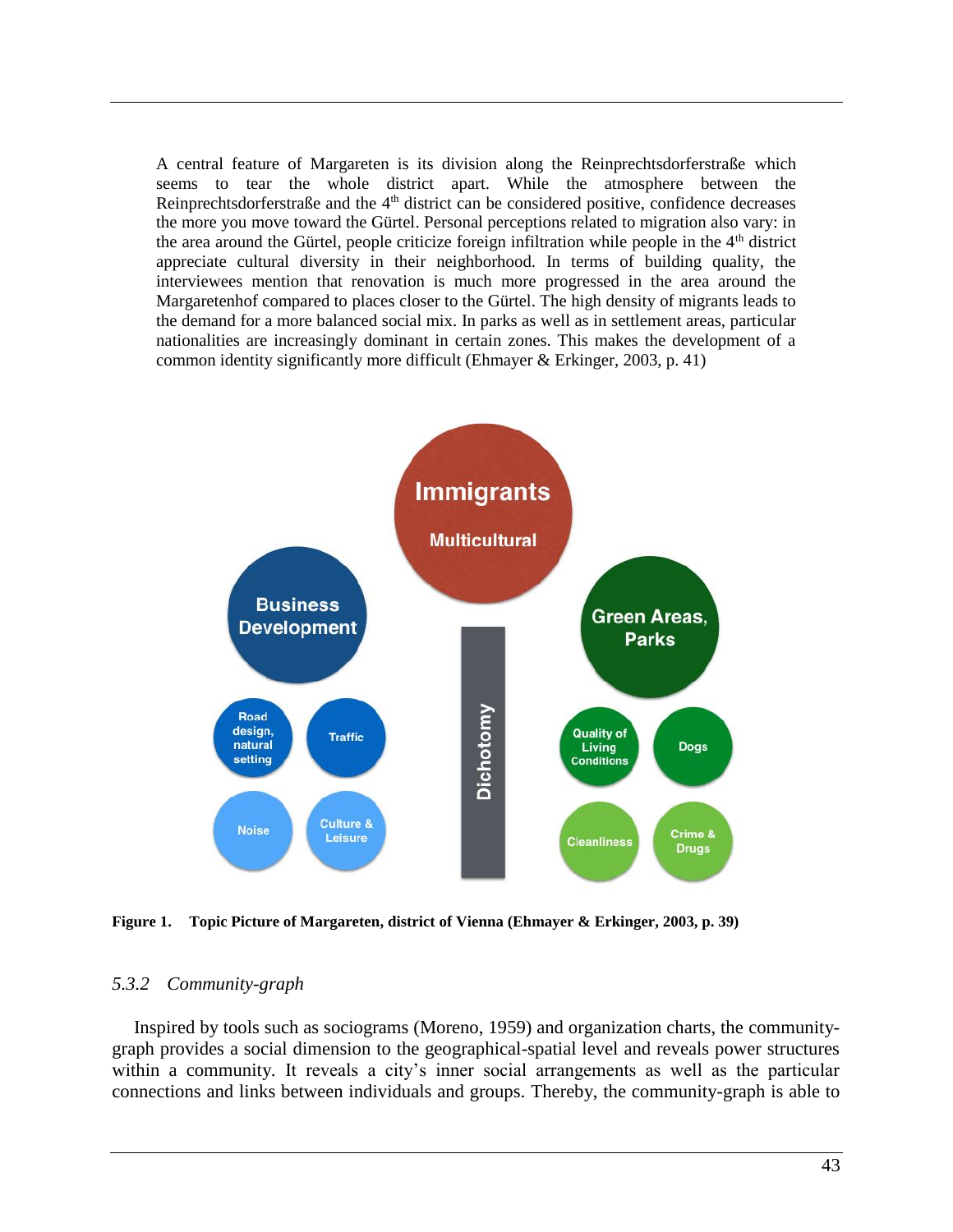illustrate and highlight those people who have no or only weak links to the city's authorities and the center of power. By visualizing these connections, the corresponding people can be tracked down in order to actively integrate them into future development processes.

A community-graph combines analysis and diagnosis, which makes it an invaluable knowledge base for the following intervention. It shows who has to be integrated into a comprehensive municipality development process and who has not been involved so far. Thus, the analysis begins first as a visualization of the currently relevant groups, which is later complemented by those groups who should play a more active role in the future development.



**Figure 2. Community-graph of Baumgarten, a small Austrian municipality (Ehmayer, 2010b, p. 27)**

The community-graph of Baumgarten (Figure 2), a small Austrian municipality, is an exemplarily visualization of the current situation. In contrast to bigger cities, the individual groups are much less differentiated. On the other hand, the public spirit is much more pronounced: this is reflected in the answer to the question "Who should play an active role in developing Baumgarten?", which was answered with "everybody":

The mayor is located in the heart of Baumgarten, surrounded by a whole social network. The mayor is not only considered the center by definition but also literally as a social beacon. The mayor is embedded in a circle of political institutions, that comprises committees, politicians, municipal council, the Social Democratic Party (SPÖ) and the employees of the municipal council. They not only support but also supervise the mayor in his activities.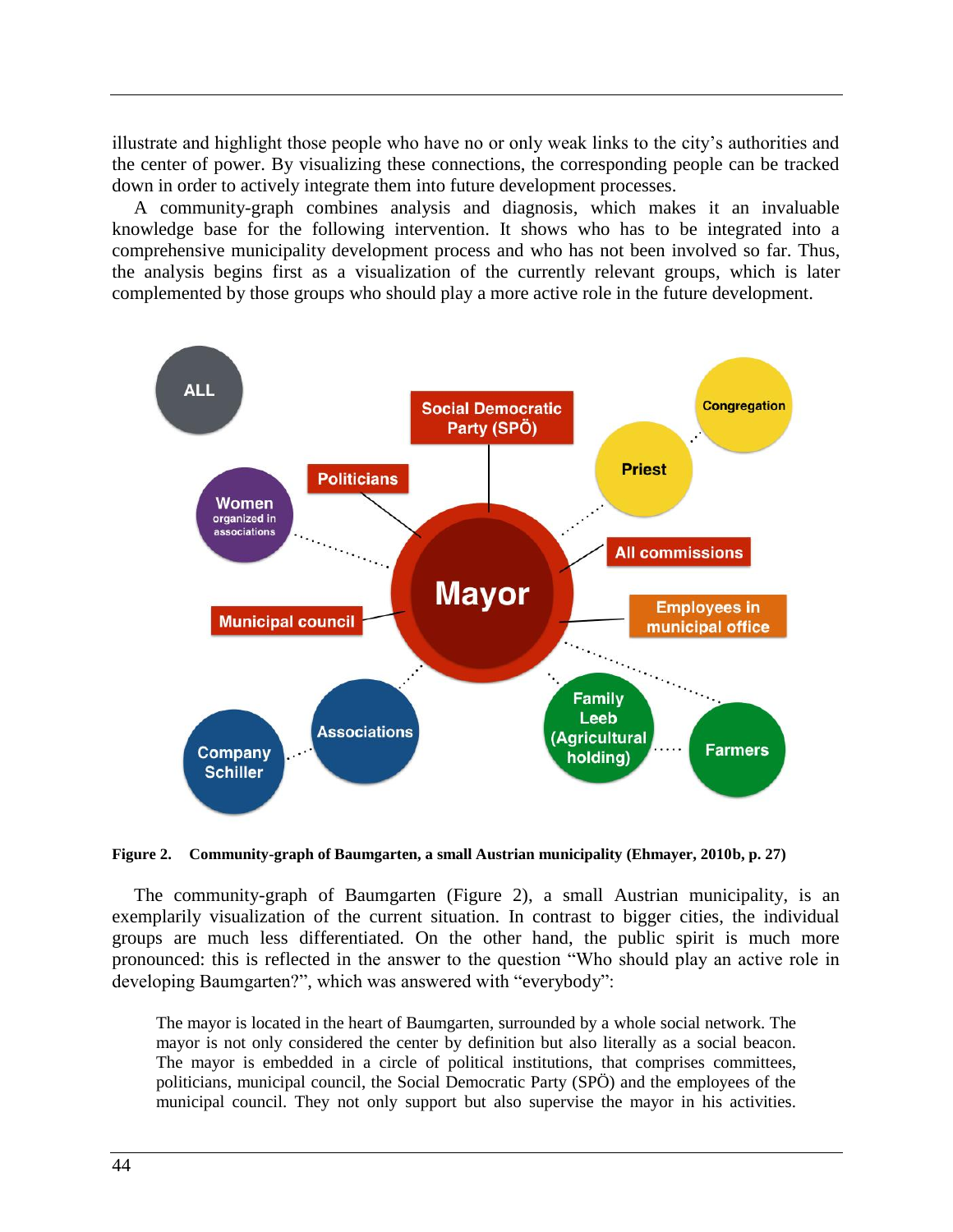Moreover, four additional spheres of influence can be identified, among them the local associations who play a decisive role in shaping village life. They are supported by the Schiller family. The Leeb family also has a significant influence on the local community, partly because they are part of the regional farmers. The priest and the congregation are perceived as important. Although the church is not actively involved in community development, religion plays an important role for most of the residents. "Women" as a rather general category are experienced as very present in the town. Around this social fabric stretches a bigger, superordinate circle including all residents of Baumgarten, named "all" in the figure. This reflects a very important attitude, namely that all inhabitants are considered important with the right to participate (Ehmayer, 2010b, p. 28 ff.).

Based on the analysis of the current situation, the diagnosis of the sustainable potentials can be developed: this includes all tasks and transformation processes that a city has to face in order to achieve sustainable development. These results – both about the current situation as well as the target state – are then presented to politicians in power within the scope of a workshop. Later on, a letter sent to all households or an announcement in the local newspaper informs the broader public of any progress updates.

The next step includes a written report that provides an intelligible documentation of the previous process, which aims to offer a comprehensive overview for every resident. The diagnosis concludes with the delivery of the report to the municipal council in charge.

### *5.4 Step 4 – Diagnosis of the Future Potentials*

Based on the analysis of the current situation, a diagnosis regarding the future potentials is developed. This includes all tasks and transformation processes that a municipality has to face in order to pursue sustainable development. Such tasks can be derived from the outcomes resulting from:

- the topic analysis with the future potentials
- the community-graph with future potentials
- the future potentials framed as a question
- the future potentials combined with fields of action

In the diagnosis, the analytical findings of the current situation are extended by the future potentials, whereby the future potentials are framed as questions that aim to inspire further thinking.

## *5.4.1 Topic Analysis with Future Potentials*

In order to express the future potentials, it is necessary to hold knowledge in qualitative social research and a well-grounded expertise in the concept of sustainable development. Additionally, experience in dealing with cities and municipalities as political systems is required. The future potentials, as they are displayed in the findings, consist of three to seven questions that provide guidance for the future of the respective town, examples include the following aspects:

- What can a town do in order to be a lively village?
- Which activities do contribute to preserve and strengthen social cohesion?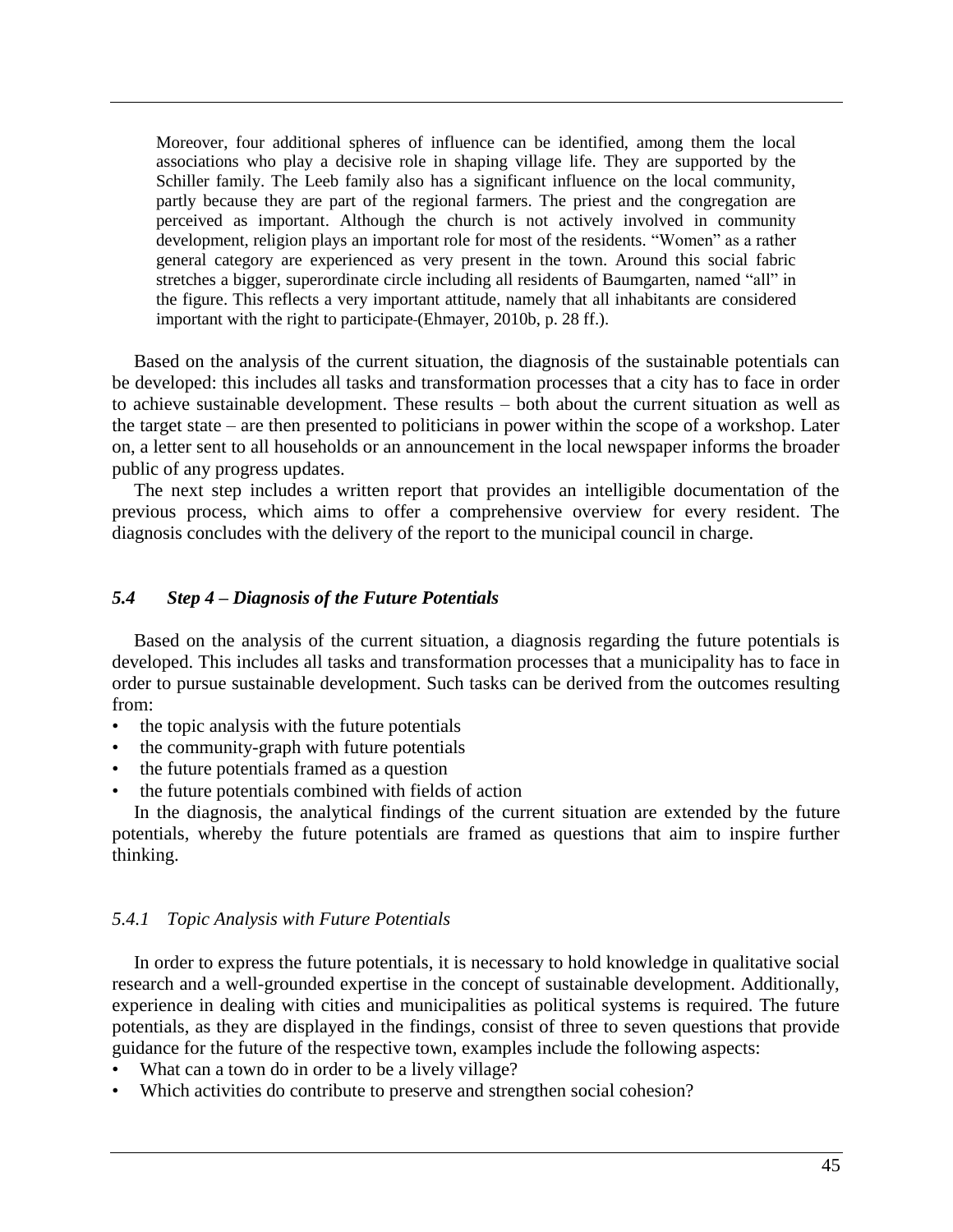• How can a town sustainably position itself as an attractive municipality?

The future potentials are no prefabricated answers and guidelines; they rather provide guidance for each town thanks to suitable questions, similar to the process of therapy.

## *5.4.2 Community-graph with Future Potentials*

As discussed above, the community-graph of Baumgarten can be supplemented by future potentials (Figure 3).



**Figure 3. Community-graph of Baumgarten, supplemented by future potentials. The white circles illustrate who is considered important for the future development of the municipality, namely future residents, young adults, senior citizens, newcomers, industry, and companies as well as youth**

The community-graph displaying the future potentials contains six relevant groups of people who have not been represented in the community-graph of the current situation. Besides senior citizens and youth, young adults were mentioned frequently in the interviews as living space for young people is notably lacking. As a consequence, they are often forced to leave their social fabric due to relocation. Business people are another crucial group that have been underrepresented in Baumgarten's community-graph so far: the few existing companies ensure employment. Residents state that these companies should be involved to a greater extent. A less obvious, but very important group are future residents considering moving to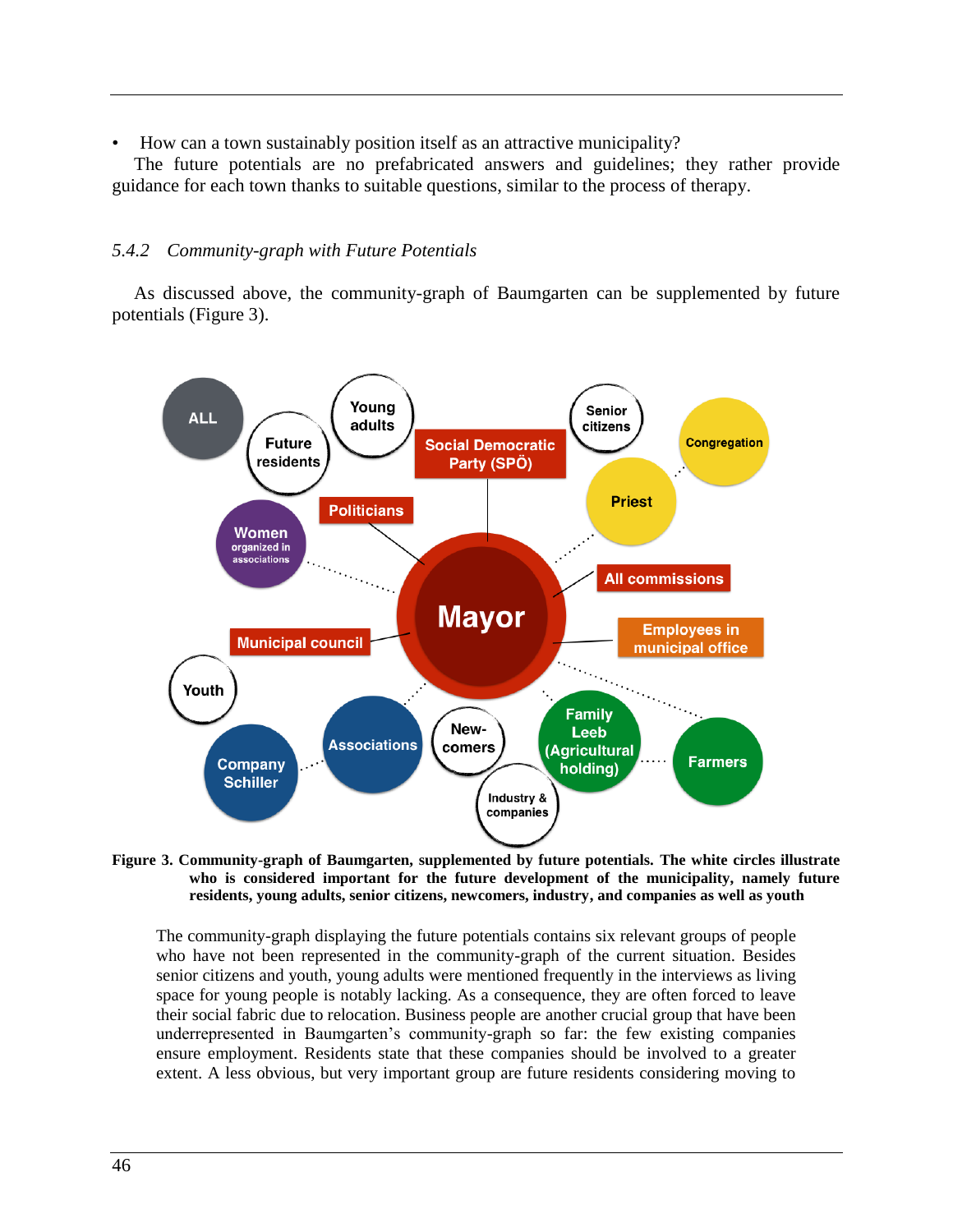Baumgarten. In order for Baumgarten to grow, it has to be open to new inhabitants for whom it should be easy to integrate into the municipality (Ehmayer, 2010b).

#### *5.4.3 Future Potentials Framed as Questions*

The future potentials are part of the diagnosis that should inspire the particular city or municipality to further discuss important topics. The questions reveal weak points that require a solution or at least an intensive discussion. In the diagnostic process, these questions form the basis for the common topics of discussion at the upcoming workshop (in Step 5) to be discussed in small groups. The case study of the Viennese district of Margareten (see Figure 1) illustrates how such future potentials can be discussed in practice. In this case, it related to the perceived dichotomy and multiculturalism of the district:

The future potentials do not aim to give conclusive advice or recommendations but should invite those involved to think about the future of Margareten with direct questions aimed at all those who are committed to participate. The ACD is a method of interaction, it conveys a "still image" – a picture of the situation, but also invites participants to work on this picture and to change the situation. We want to invite all of you to think ahead, develop ideas and to participate actively in the future development of the district.

*Future potential: How to achieve a better exchange between the various cultures in Margarten?* 

A widely discussed topic in Margareten is the relationship between people with or without migrant background. Some interviewees fear that conflicts might increase while others appreciate the district exactly for its multicultural climate, stating that it is "less snobbish" than other inner-city areas. These people and atmospheres are a future potential that needs to be reinforced without forgetting about some people's fears. Most likely, a harmonious multicultural atmosphere can only be achieved through an enhanced collaboration between different cultures. The residents of Margareten were perceived as tolerant (maybe slightly more tolerant than inhabitants of other inner-city areas?) which could provide a firm foundation for a successful integration (Ehmayer & Erkinger, 2003, p. 88 ff.)

#### *5.4.4 Future Potentials Combined with Fields of Action*

During the ACD that was conducted in Baumgarten, the questions of the future potentials were combined with concrete proposals and thereupon defined as *Fields of Action*. Previous experience has shown that future potentials framed as questions may not provide sufficient assistance for a town – often more concrete guidelines were desired. Just as future potentials, *Fields of Action* are developed by the research team, followed by a discussion with political representatives and the interested public. For a better understanding, one *Future Potential* combined with *Fields of Action* is introduced here:

**Future Potential:** *How can Baumgarten position itself as an attractive municipality for the long term?*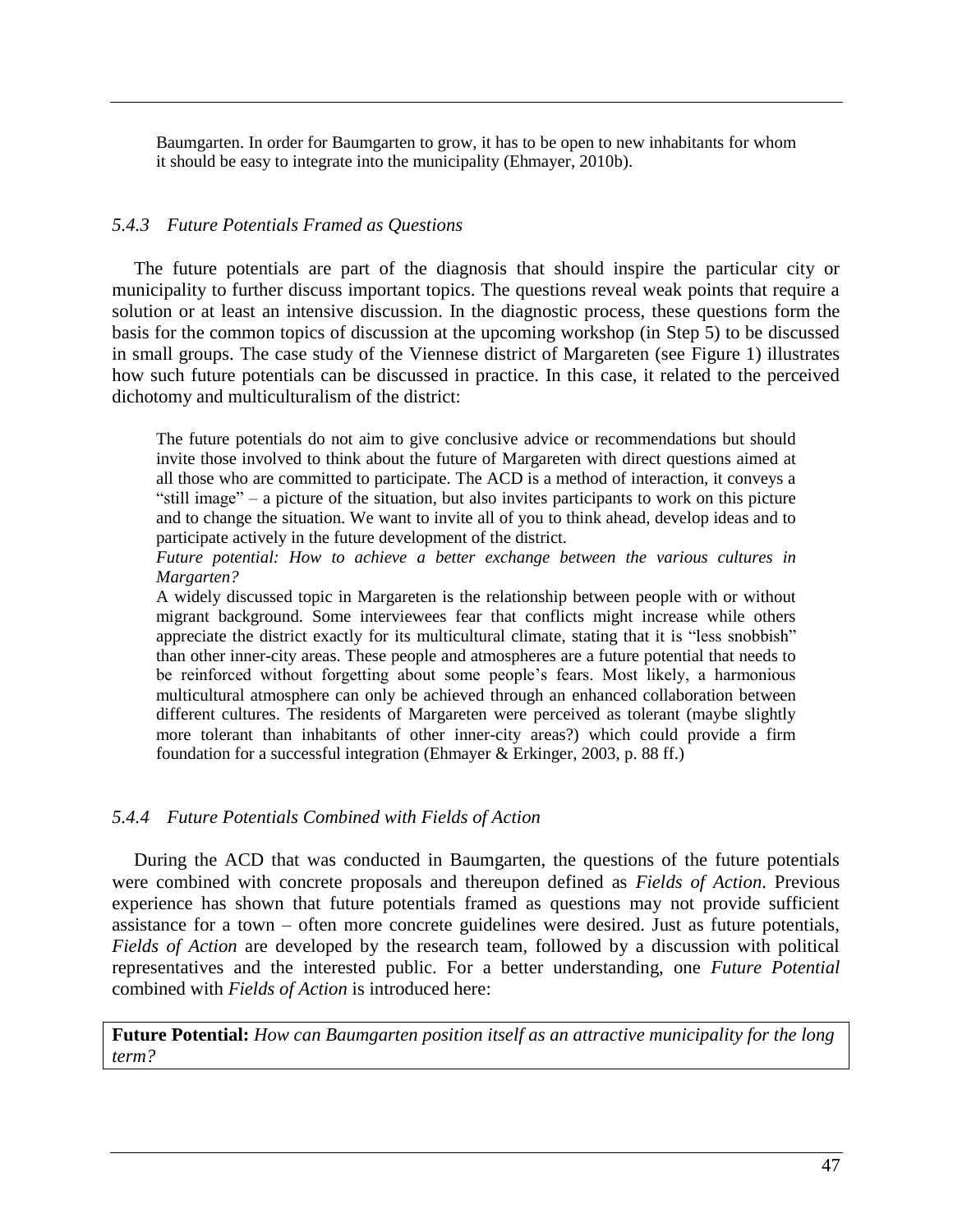In the following *Fields of Action* (Table 3), the aspect of housing is the key issue, which is crucially linked to the potential of the town's maintenance and expansion. The residents desired more courageous policy-making, e.g., investing in housing before an immediate need emerges.

| <b>Table 3: Fields of Action in Baumgarten</b>                                                   |
|--------------------------------------------------------------------------------------------------|
| 1. ESTABLISHING HOUSING FOR YOUNG PEOPLE                                                         |
| - For young people and young families                                                            |
| - For elderly people who can no longer live independently                                        |
| - Housing concept for renovation and facilitation of financing for apartments for the youth      |
| - Rapid implementation, e.g. building terrace houses                                             |
| 2. MAKE BAUMGARTEN ATTRACTIVE FOR NEWCOMERS                                                      |
| - The favourable prices and the close proximity to Vienna predestine Baumgarten as an attractive |
| place of residence                                                                               |
| - Benefitting from the central location of Baumgarten                                            |
| - Advertising Baumgarten for its favourable housing                                              |
| 3. KEEPING THE YOUTH IN BAUMGARTEN                                                               |
| -Create opportunities for young people to keep them in town                                      |
| <b>4. WILLINGNESS TO INTEGRATE NEWCOMERS</b>                                                     |
| - Welcome letters for newcomers                                                                  |
| - Town meeting once a year to welcome newcomers                                                  |
| - More tolerance and openness towards newcomers                                                  |
| 5. SUSTAINABLE MANAGEMENT                                                                        |
| - Promote local economy and workplaces that encourage sustainable management                     |
| - Providing new jobs so that residents would not have to commute as much as hitherto             |
| <b>6. MAINTAINING EXTERNAL CONTACTS</b>                                                          |
| - External contacts to neighbouring municipalities are considered very important and should be   |
| maintained or renewed                                                                            |
| 7. MORE COURAGEOUS POLICY WITH REGARD TO FINANCES                                                |
| - More courage, especially in financial affairs                                                  |
|                                                                                                  |

In summary, the residents of Baumgarten desired a rapid implementation of the *Fields of Action* and more courage on the part of politicians (Ehmayer, 2010, p. 42 ff.). Fortunately, Baumgarten already began with the construction of new living spaces when the investigation of the ACD was still ongoing.

#### *5.4.5 Complementary Topics, Tailored to the Particular Town*

Every town is characterized by its individual character and distinctive nature – therefore, each ACD is unique. The research team is invited to emphasize particular features that meet these requirements. In some cases, this can relate to specific urban topics such as the traffic situation or the handling of distinct social groups.

These town-specific topics are preferably processed in a narrative or creative way, for instance as a drawing. This corresponds with the desired enrichment of processes through creative techniques and artistic expression discussed in Grounded Theory (Glaser & Strauss,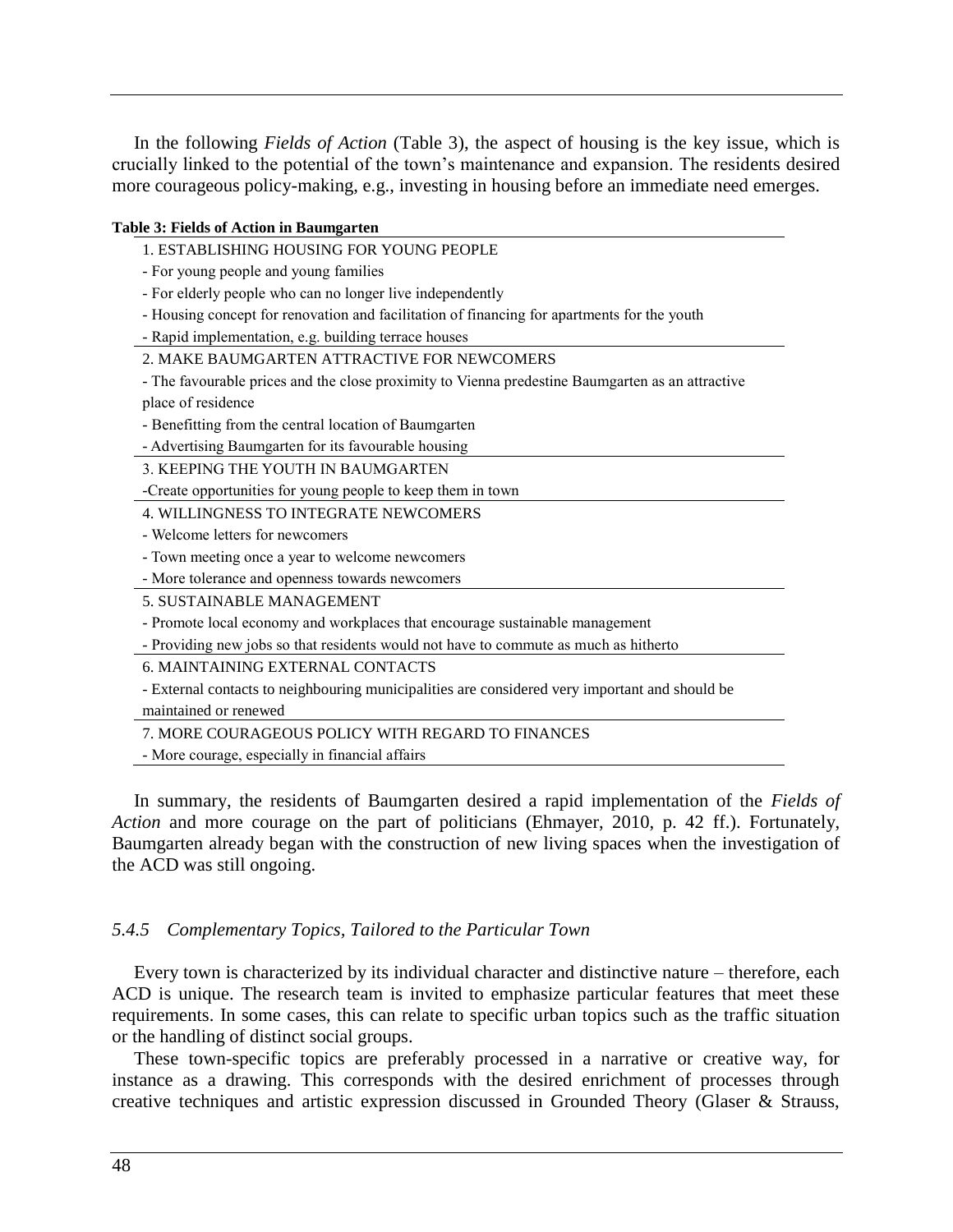1998) or in participative action research (Hall, 2001). Drawings and paintings are a suitable tool, for instance to enable a comparison between the objective physical structure and the subjective perception of a town.

#### *5.5 Step 5 – Presentation of the Results*

The public presentation of the results, from both the present situation and the future potentials, are first presented and reflected upon in discussion with political authorities. In a second step, a public audience is also invited to a workshop and informed about the findings.

#### *5.5.1 Reflection with the Mayor*

The reflection serves as a basis to discuss and reflect upon the results. This diversified perspective can then be complemented with the principal's point of view. Ideally, an additional follow-up meeting with the municipal council should be arranged. The reflection is designed as a quality assurance measure so that the research results can be adapted as best as possible to the particular town in order to increase the quality of the diagnosis. The political counterpart should receive comprehensible, reasonable, and clear results. From an organizational point of view, at this time the date for a public discussion is fixed and the procedure is structured.

#### *5.5.2 Future Workshop*

During a future workshop, the results of the diagnosis are discussed together with the interested public and the future potentials are analyzed in a collective process. Care must be taken to ensure that as many people as possible living and working in the town are able to attend the workshop. The invitation is sent out to the community, ideally in the form of a consignment, to all households. This is necessary to ensure that all residents have the chance to participate. Therefore, the workshop should be held in the evening or on a weekend. Moreover, providing childcare is recommended so that families with small children are not excluded. At the workshop, all attendees have the opportunity to contribute their perspective, to correct and complement the results. The answers and opinions of the attendees are recorded and are integrated into the existing findings.

The research team is responsible for the design of the workshop, including its moderation. In case the necessary know-how of moderating large groups is missing, also external expertise can be sourced. Depending on the size of the town, between 70-250 people are expected to attend a future workshop. At the beginning of the event, the research team presents the analysis of the current situation, followed by the attendee's opportunity to ask questions. In this context, it is essential to prepare the results in such a way that they are generally intelligible. A PowerPoint presentation, supplemented by printed materials, have proven to be well suited to this context.

The second part starts with the presentation of the future potentials, e.g., those questions that the research team considers crucial for the development of this particular town. These questions are framed in an open way so that all attendees have the possibility to contribute their individual proposed solutions. This increases the chances that the fields of action are tailored and adapted to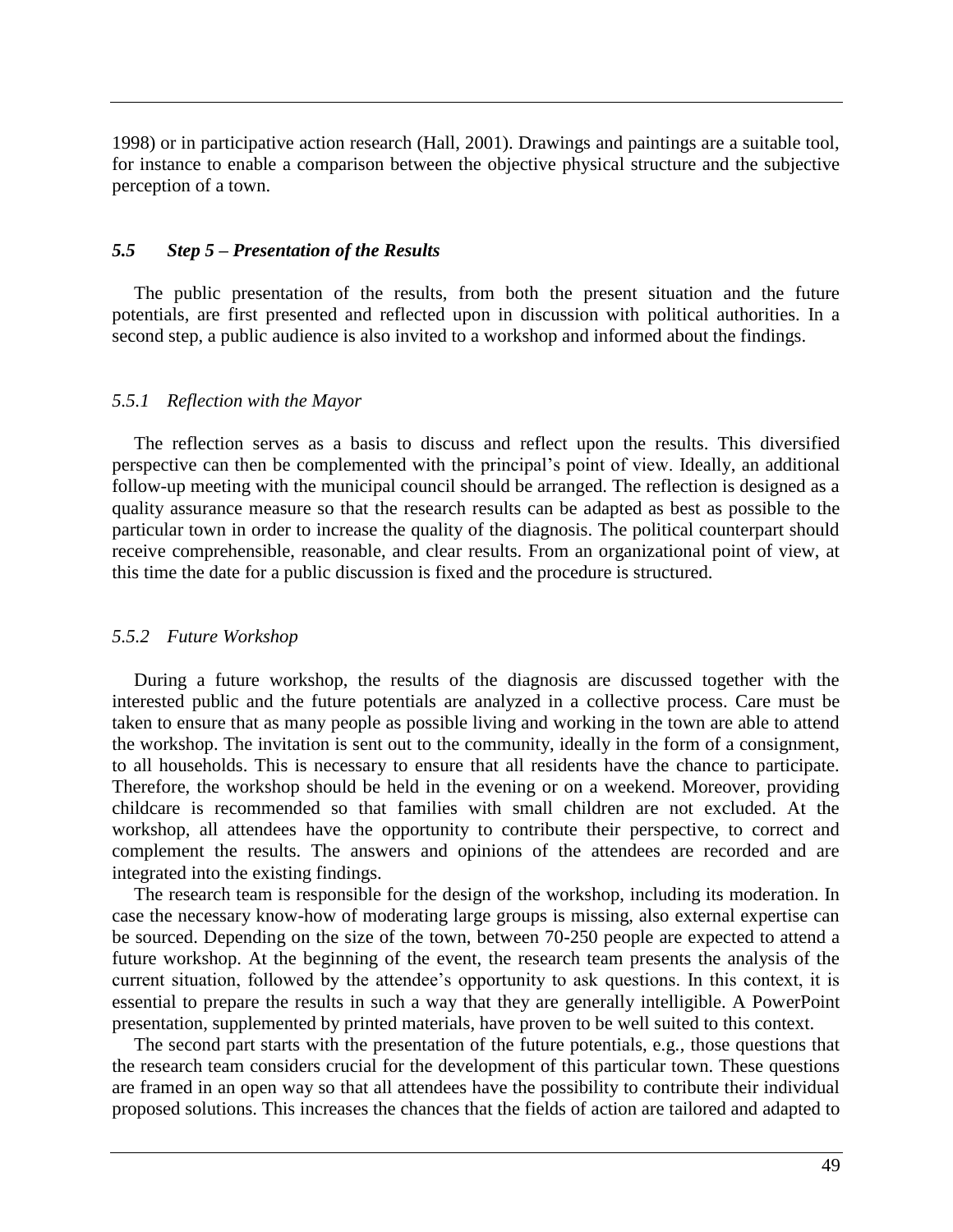the town's possibilities of change. After the presentation, the attendees are divided into small focus-groups in which they discuss future questions and develop solutions. The results of the discussion are documented on a flip chart and presented at the plenum. Later on, they will be integrated into the final findings. At the end of the workshop, a future team is assembled, consisting of representatives of the municipal council (not the mayor, however) and of residents. For the last group, particular attention should be paid to ensure that none of the selected people have been involved in the community development process before and do not hold an important function. This measure ensures that newcomers are also able to contribute to determining the town's future and that a greatest possible diversity is guaranteed.

The future team is responsible for the implementation of the future topics in the coming two to three years. This also requires advisory support from external experts. An essential precondition for successful urban development is political commitment, which has to be obtained when delivering the finding. The establishment of a future team marks the beginning of a process of change and at this stage the diagnosis team steps into an advisory role that accompanies the process.

## *5.6 Step 6 – Findings: Written Report*

Feedback from the previous stages is integrated into a written report that comprises a comprehensive documentation offering readers the opportunity to relate to the city. The report must be written in clear and understandable way so that every resident can easily read it.

# *5.6.1 Mandatory Content*

Regardless of the specifics of a town, a basic structure characterizes every municipal finding:

- Name of the diagnosis finding: "Future potentials of …" (name of the respective municipality, district or city)
- Historical context: illustrates the historical development of the town. The history of development is discussed as well as any significant events. Stories, legends and myths are mapped and prominent places and buildings are introduced. Local celebrities and other peculiarities are also mentioned.
- Analysis of the current situation: offers an insight into current topics and explains them comprehensively. Additional photos and graphics complete the picture.
- The analysis of the social fabric: it gives information about the social composition of a town and subsequent conclusions. The presentation of the community-graph is displayed as an organigram.
- The future potentials: consists of all questions that accompany the municipality on its future course. Every question is explained in detail including potential answers and approaches.
- Statistical data: information relating to the federal state, number of inhabitants (total, men and women), age, citizenship, surface area, number of flats, companies, languages spoken. Depending on the results of the diagnosis, also additional data might also be useful.
- Methodological approach: either at the beginning or the end, the methodological approach of the ACD is discussed. For this purpose, all the methods used, the size of the sample and the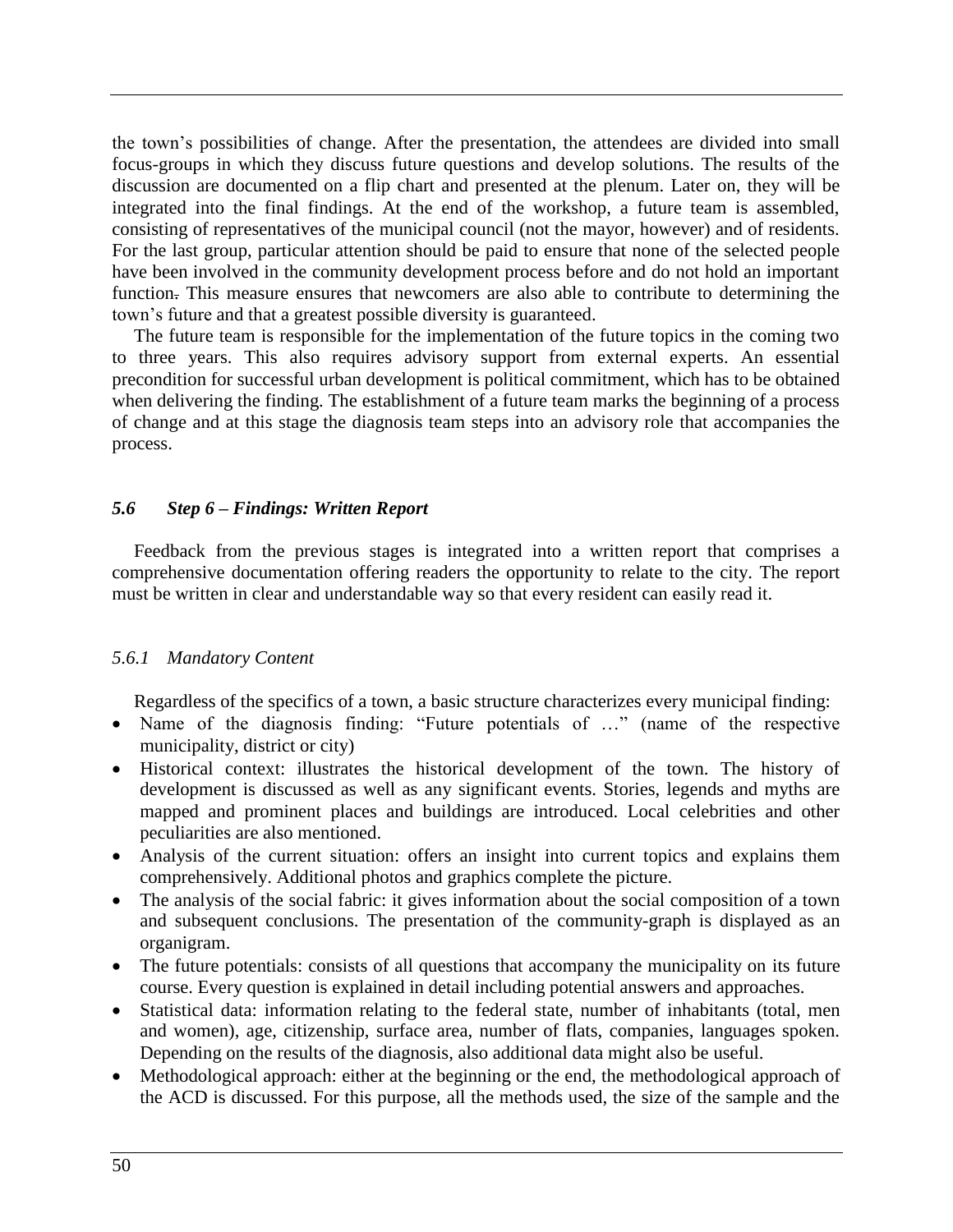procedure for the survey are described.

The written report usually consists of 50-70 pages and should look graphically appealing.

### *5.7 Step 7 – Political Decision*

Finally, the report is delivered to the appropriate municipal council. The principal – usually the mayor – is asked for a formal transfer in the municipal council. The written report should be presented during an official meeting. Ideally, the finding should be adopted unanimously, followed by the establishment of a future team that plans further municipal development. This is intended to ensure that the municipality starts to work on implementing the future potentials.

The procedure has shown that the ACD is a consulting instrument as well as a research tool: Step 1 (commissioning with political enactment) and 7 (political decision) have a pronounced advisory character relating to organizational diagnosis. This emphasizes the political commitment that is of prime importance for the implementation of a development process.

# **6. Conclusion**

The Activating City Diagnosis provides an important and novel tool for the planning and preparation of a participatory development process in cities and municipalities. With regard to current transformations such as demographic increase, environmental problems and housing shortages, the ACD enables both residents and policy-makers to define the potentials of their cities in order to best prepare them for future challenges. What makes this method so unique is its demand to include as many people as possible. Thanks to the clear structure and the practiceoriented approach the ACD proves to be a well-suited tool for city sustainability and municipality development.

One of the main benefits of the method is its application-oriented approach as it was developed in close collaboration with several Austrian cities and municipalities. Following Bornewasser (2009), every intervention not only requires a diagnosis but every successful diagnosis leads to intervention: according to this definition, every procedure that follows a diagnosis is evidence of its success. Initially, in Baumgarten only a diagnosis took place, without any plan to intervene. After completion of the diagnosis, it became apparent that an intervention was absolutely necessary. Consequently, the municipality explicitly requested further scientific guidance, which was eventually commissioned.

However, one of the main benefits of ACD is its comprehensiveness, which constitutes also a limitation: the method is very extensive and cannot be abbreviated. ACD requires time as diagnosing a city implies more than just collecting and evaluating data. In fact, ACD aims to get to know a city *as a person* while moving in it and checking the information until a joint picture emerges that in return can be communicated to the city. Apart from the scientific know-how, ACD requires distinct experience in dealing with cities and their structures. For instance, it is not common for an external person to be part of a council meeting, much less giving a speech in front of the attendees.

From a critical point of view, one could argue that ACD does not aim to develop a particular theory but to establish a well-grounded diagnosis. However, this is in line with the claim of the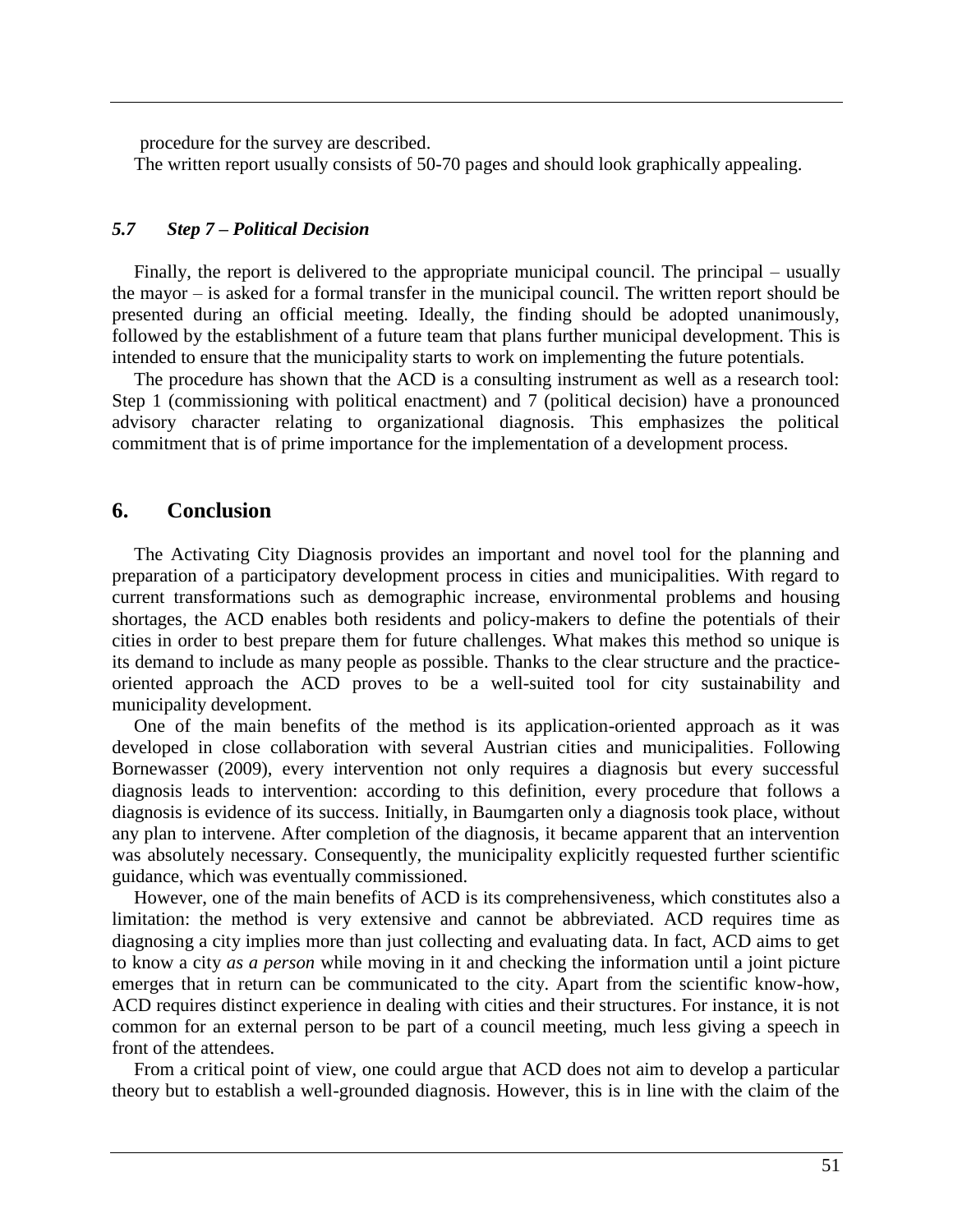organizational diagnosis. According to Bornewasser (2009), organizational diagnosis identifies the challenge of preparing cities for change processes based on a diagnosis. Furthermore, the existing lack of scientific theory on this particular topic was one reason why the ACD was developed and eventually scientifically prepared.

The theoretical discussions have proven that ACD is well compatible with psychological and socio-scientific approaches and bears resemblance to qualitative social research. However, none of these disciplines have provided a tool to diagnose future potentials of cities so far. The article has shown how thanks to the comparative analysis and the theoretical sampling urban units of up to 50,000 people can be diagnosed. For future studies and diagnoses, ACD may also be applicable to megacities consisting of millions of inhabitants – providing that there is a suitable planning and organizational structure as well as sufficient economic and personal resources. Diagnosis of megacities should be settled at a meta-level so that in each district a team of researchers start with data collection and analysis. In a second step, these findings could be brought together. The advancement of the 20 organizational diagnoses to a megacity-level would be a promising field of research, especially to evaluate if ACD proves to be an appropriate tool in this context or whether it has to be modified in accordance with the city size.

A future challenge lies in the merging of the community-graph and methods of the recent network research. Another promising field of research relates to establishing a factor for resilience in order to prove a city's robustness.

#### **Acknowledgements**

The author would like to acknowledge Helena Köfler and Mary Parsch for providing the English revision of this manuscript and the anonymous reviewers for their valuable recommendations.

### **References**

- Amelang, M., & Schmidt-Atzert, L. (2006). *Psychologische Diagnostik und Intervention* [Psychological diagnosis and intervention]. Heidelberg, Germany: Springer.
- Arcidiacono, C., Tuozzi, T., & Procentese, F. (2016). Community profiling in participatory action research. In L. A. Jason & D. S. Glenwick (Eds.), *Handbook of methodological approaches to community-based research: Qualitative, quantitative, and mixed methods*. New York, NY: Oxford University Press.
- Borg, I. (2003). *Führungsinstrument Mitarbeiterbefragung: Theorien, Tools und Praxiserfahrungen* [Employee survey as a management tool: Theory, tools and working experience]. Göttingen, Germany: Hogrefe.
- Bornewasser, M. (2009). *Organisationsdiagnostik und Organisationsentwicklung* [Organizational diagnosis and development]. Stuttgart, Germany: Kohlhammer.
- Christakis, N., & Fowler, J. (2010). *Connected. Die Macht sozialer Netzwerke und warum Glück ansteckend ist* [Connected: The surprising power of our social networks and how they shape our lives]. Frankfurt/Main, Germany: Fischer Verlag GmbH.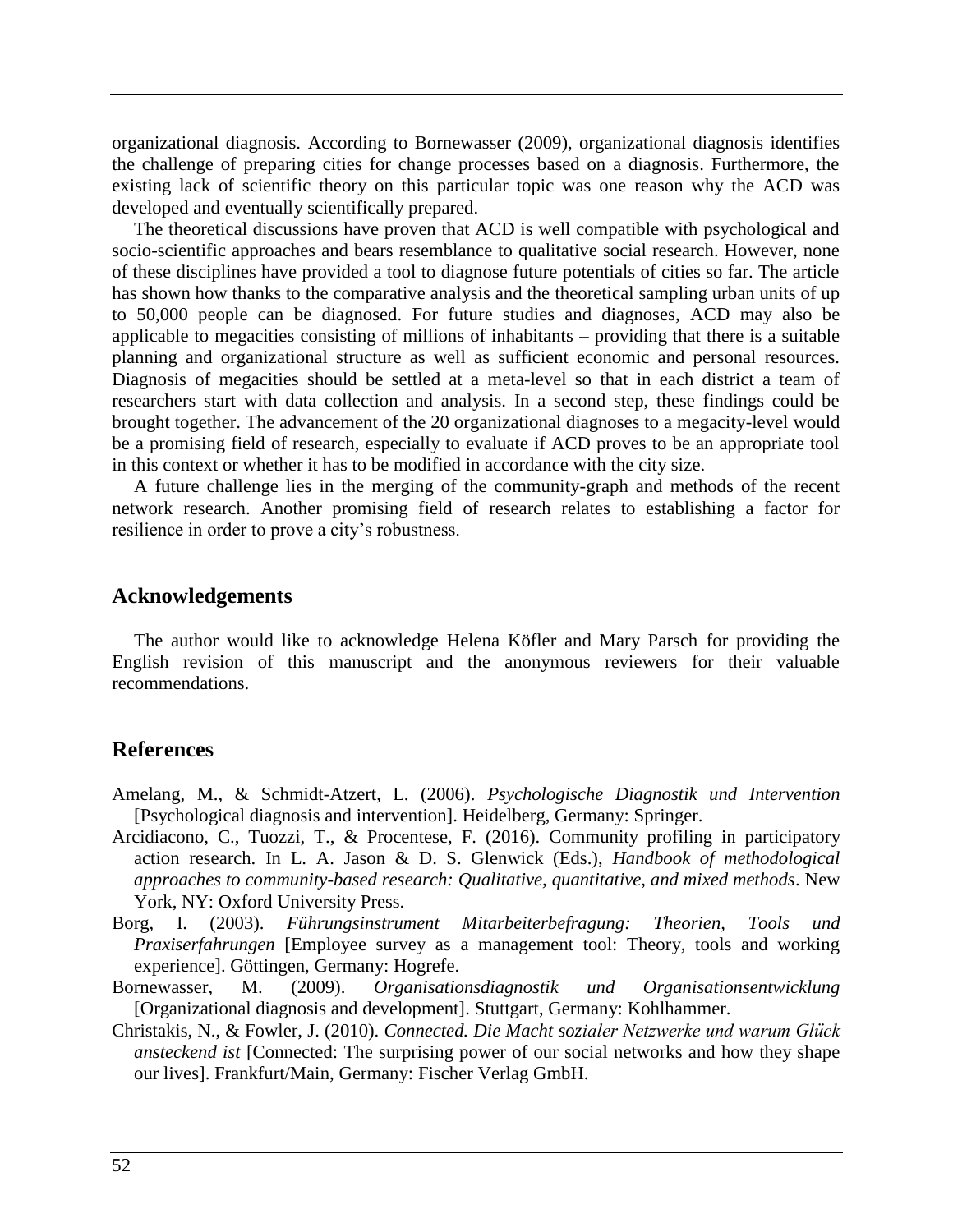- Cummings, T.G., & Worley, C. (2009). *Organizational development & change*. Mason, OH: South Western Cengage Learning.
- Denzin, N., & Lincoln, Y. S. (Eds.) (2005). *The Sage handbook of qualitative research* (3<sup>rd</sup> ed). Thousand Oaks, CA: Sage.
- Ehmayer, C. (1998). Bürgeraktivierung vom Eigennutz zum Gemeinsinn [Citizen's activation – from self-interest to community spirit]. In S. Gstoettner, M. Havel, J. Schott & G. Zill (Eds.), *Community initiative Urban – Innovative Impulse für die Entwicklung der Städte* [Community initiative Urban – Innovative impulses for urban development] (pp. 68-73). Wien, Austria: Wohnbund.
- Ehmayer, C. (2000a). Cultural landscapes and Agenda 21. In Conference Workbook II: *Mutual learning sessions* (pp. 243-245). Zurich, Switzerland: Swiss Federal Institute of Technology.
- Ehmayer, C. (2000b). Die "Lokale Agenda 21" ein Konzept für eine zukunftsbeständige gesellschaftliche Veränderung ["Agenda 21" – A concept for a future-oriented social change]. In M. Schaurhofer, E. Brix, A. Brandstätter, & W. Kellner (Eds.), *Räume der Civil Society in Österreich* [Fields of civil society in Austria] (pp. 103-108). Wien, Austria: Österreichische Forschungsgesellschaft.
- Ehmayer, C. (2002). Unsichtbares SICHTBAR machen die Aktivierende Stadtdiagnose [Making the invisible visible –Activating City Diagnosis]. In M. Häupl & K. Franer (Eds.), *BürgerInnenbeteiligung und politische Partizipation. Konzepte zur Entwicklung der Demokratie in der Stadt* [Public and political participation. Concepts for the development of democracy in town] (pp. 62-76). Wien, Austria: Promedia.
- Ehmayer, C. (2003): *Das Wesen Wien* [The essence of Vienna]. Forschungsbericht. Wien, Austria: Eigenverlag.
- Ehmayer, C. (2009). Der Empirische Spaziergang [The empirical walk]. Retrieved December 15 2015 from [http://www.stadtpsychologie.at/empirischer-spaziergang.](http://www.stadtpsychologie.at/empirischer-spaziergang)
- Ehmayer, C. (2010a). Die Aktivierende Stadtdiagnose Vorstellung einer stadtpsychologischen Methode zur Förderung nachhaltiger Stadtentwicklungsprozesse [Activating City Diagnosis – Presentation of a psychological method to promote sustainable urban development]. In M. Schrenk, V. Popovich, & P. Zeile (Eds.), *Cities for everyone: Liveable, healthy, prosperous*. Wien, Austria: Tagungsband, CORP.
- Ehmayer, C. (2010b). *Leitbild der Gemeinde Baumgarten – Im Rahmen der umfassenden Dorferneuerung im Burgenland* [Model of the municipality Baumgarten – within the framework of village removal in Burgenland]. Wien, Austria: Eigenverlag.
- Ehmayer, C. (2014). *Die Aktivierende Stadtdiagnose als eine besondere Form der Organisationsdiagnose: Ein umwelt- und gemeindepsychologischer Beitrag für eine nachhaltige Stadt- und Gemeindeentwicklung* [Activating City Diagnosis as a particular form of organizational diagnosis: A contribution from environmental and community psychology towards a more sustainable urban development]. Hamburg, Germany: Disserta.
- Ehmayer, C., & Erkinger, T. (2003). *Zukunftspotenziale von Margareten* [Future potentials of Margareten]. Wien, Austria: Wiener Volksbildungsverein.
- Felfe, J., & Liepmann, D. (2008). *Organisationsdiagnostik* [Organizational diagnosis]. Göttingen, Germany: Hogrefe.
- Fisseni, H.-J. (1997). *Lehrbuch der psychologischen Diagnostik. Mit Hinweisen zur Intervention* [Textbook of psychological diagnosis. With references for intervention]. Göttingen, Germany: Hogrefe Verlag für Psychologie.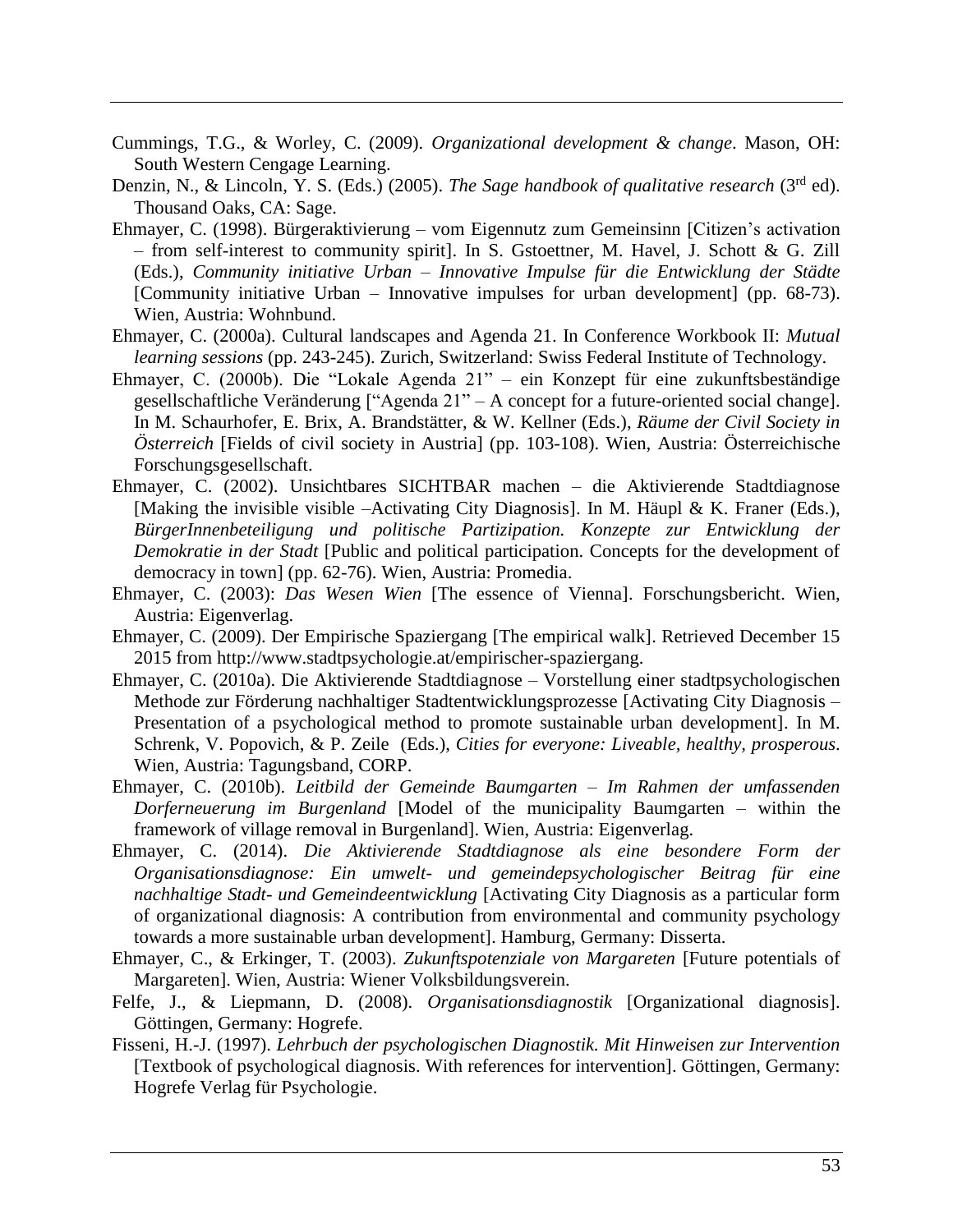- Flick, U. (2007). *Qualitative Sozialforschung – Eine Einführung* [Qualitative social research An introduction]. Reinbeck bei Hamburg, Germany: Rowohlt.
- Flick, U., Kardoff, E., & Steinke, I. (2012.). *Qualitative Forschung. Ein Handbuch* [Qualitative research. A manual]. Reinbeck bei Hamburg, Germany: Rowohlt.
- Francescato, D. (2007). Community psychology core competencies taught at the undergraduate and Master's level in some Italian universities and in most non academically based Master's program. *The Community Psychologist*, *4*, 49-52.
- Francescato, D. (2008). To give psychology away takes a lot of theoretical and practical training. *The Community Psychologist*, *41*, 41-44.
- Francescato, D. (2010). Salient characteristics of European community psychology: Past achievements and future challenges. In C. Vazquez Rivera (Ed.), *International community psychology. Shared agendas in diversity* (pp. 68-103). San Juan, Porto Rico: CIREC, University of Porto Rico.
- Francescato, D., & Aber, M. S. (2015). Learning from organizational theory to build organizational empowerment. *Journal of Community Psychology*, *43*, 717-738. doi: [10.1002/jcop.21753](http://dx.doi.org/10.1002/jcop.21753)
- Francescato, D., & Ghirelli, G. (1988). *Fondamenti di psicologia di comunità* [Founding concepts in community psychology]. Rome, Italy: Carocci.
- Francescato, D., & Ghirelli, G. (1992). Continuity and creative change: Reflections on 10 years experience on community psychology training in Italy. *The Community Psychologist*, *25*, 15- 16.
- Francescato, D., & Tomai, M. (2001). Community Psychology: Should there be a European perspective? *Journal of Community and Applied Social Psychology*, *11*, 371-380. doi: 10.1002/casp.638
- Francescato, D., & Zani, B. (2013). Community psychology practice competencies in undergraduate and graduate programs in Italy. *Global Journal of Community Psychology Practice*, *4*(4), 1-12.
- Froschauer, U., & Lueger, M. (2009). Qualitative Organisationsdiagnose als Grundlage für Interventionen [Qualitative organizational diagnosis as a general basis for interventions]. In H. Frank (Ed.), *Corporate entrepreneurship* (pp. 249-304). Wien, Austria: Facultas WUV.
- Glaser, B., & Strauss, A. (1998). *A Grounded Theory.* Bern, Switzerland: Huber.
- Hall, B. L. (2001). I wish this were a poem of practices of participatory research. In H. Bradbury & P. Reason (Eds.), *Handbook of action research: Participative inquiry and practice* (pp. 171-178). London, UK: Sage.
- Hollstein, B., & Straus, F. (2006). *Qualitative Netzwerkanalyse. Konzepte, Methoden, Anwendungen* [Qualitative network analysis. Concepts, methods and applications]. Wiesbaden, Germany: VS Verlag für Sozialwissenschaften.
- Holzer, B. (2010). *Netzwerke* [Networks]. Bielefeld, Germany: Transcript.
- Kemmis, S., & Mc Taggart, R. (2005). Participatory action research. Communicative action and the public sphere. In N. Denzin & Y.S. Lincoln (Eds.), *The Sage handbook of qualitative research* (pp. 559-604). Thousand Oaks, CA: Sage.
- Keupp, H. (1993). Gemeindepsychologie [Community psychology]. In A. Schorr (Ed.), *Handwörterbuch der Angewandten Psychologie. Die Angewandte Psychologie in Schlüsselbegriffen* [Concise dictionary of applied psychology. Applied psychology in key terms] (pp. 275-281). Bonn, Germany: Deutsche Psychologie Verlags GmbH.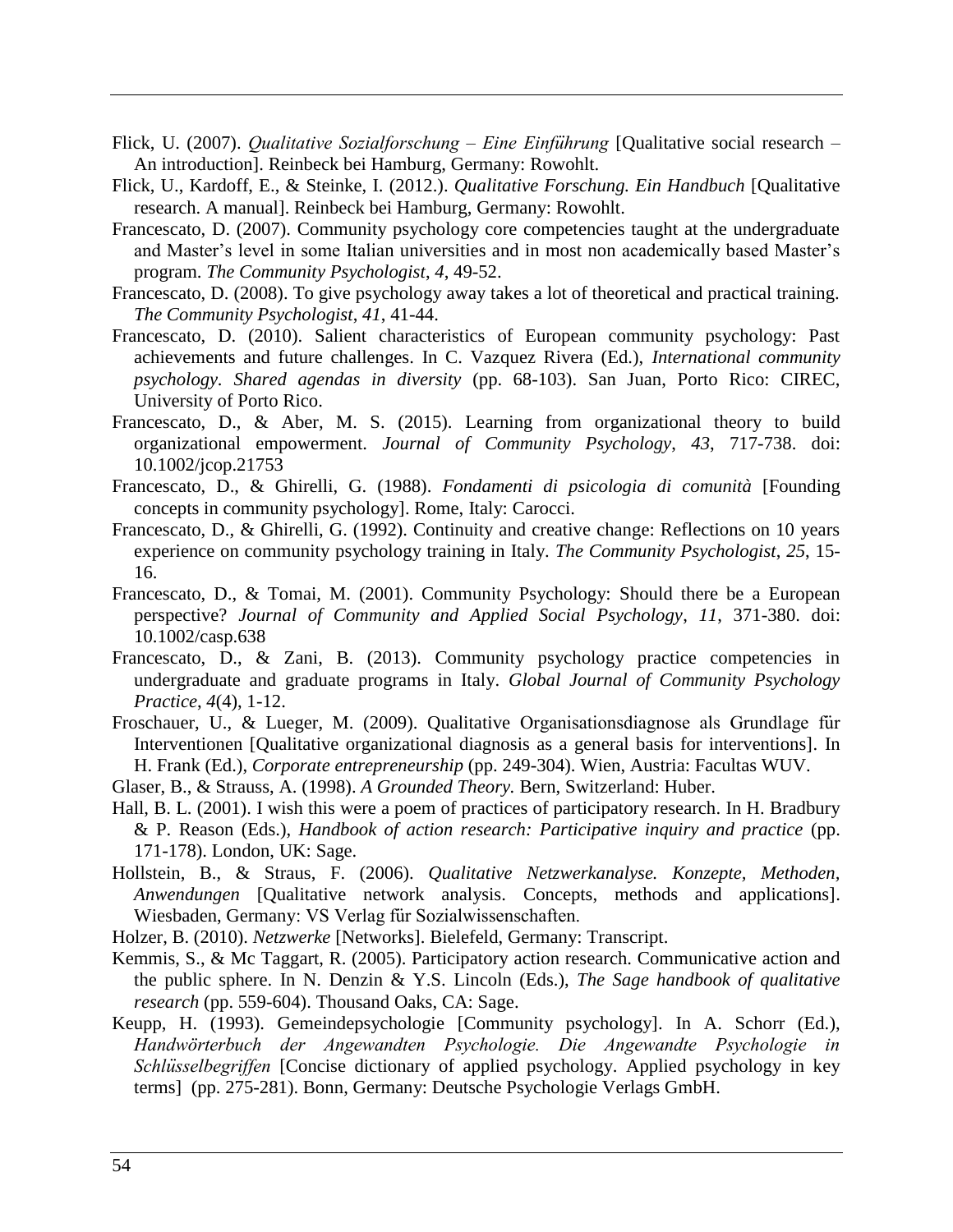- Keupp, H. (1997). Handlungsperspektiven der Gemeindepsychologie. Geschichte und Kernideen eines Projekts [Action perspective of community psychology. History and core ideas]. In H. Keupp (Eds.), *Ermutigung zum aufrechten Gang* [Encouragement for an upright walk] (pp. 191-206). Tübingen, Germany: dgvt-Verlag.
- Keupp, H. (1999). Gemeindepsychologie [Community psychology]. In R. Asanger & G. Wenninger (Eds), *Handwörterbuch Psychologie* [Concise dictionary of psychology] (pp. 219- 226). Weinheim, Germany: Beltz.
- Keupp, H., & Röhrle, B. (Eds.) (1987). *Soziale Netzwerke* [Social networks]. Frankfurt/Main, Germany: Campus.
- Kleinmann, M., & Wallmichrath, K. (2004). Organisationsdiagnose [Organizational diagnosis]. In H. Schuler (Ed.), *Enzyklopädie der Psychologie, Organisationspsychologie* Vol. 2 [Encyclopedia of Psychology, Organizational psychology] (pp. 653-700). Göttingen, Germany: Hogrefe.
- Lüders, C. (2012). Beobachten im Feld und Ethnographie [Observation and ethnography]. In U. Flick, E. Kardoff, & I. Steinke (Eds.), *Qualitative Forschung. Ein Handbuch* [Qualitative research. A manual] (pp. 384-401). Reinbeck bei Hamburg, Germany: Rowohlt.
- Marrow, A. J. (2002). *Kurt Lewin: Leben und Werk* [Kurt Lewin: Life and work]. Weinheim, Germany: Beltz.
- Martini, E. R., & Sequi, R. (1988). *Il lavoro nella comunità* [Community work]. Rome, Italy: Carocci.
- Martini, E. R., & Sequi, R. (1995). *La comunità locale. Approcci teorici e criteri di intervento* [Local community. Theoretical perspectives and principles for intervention]. Rome, Italy: Carocci.
- Moreno, J. (1959). *Gruppenpsychotherapie und Psychodrama* [Group psychotherapy and psychodrama]*.* Stuttgart, Germany: Thieme.
- Nelson, G., & Prilleltensky, I. (2010). *Community psychology. In pursuit of liberation and wellbeing.* Basingstoke, UK: Palgrave Macmillan.
- Rappaport, J. (1977). *Community psychology: Values, research, and action*. New York, NY: Holt, Rinehart and Winston.
- Reason, P., & Bradbury, H. (2001). *Handbook of action research. Participative inquiry & practice*. London, UK: Sage.
- Röhrle, B., & Sommer, G. (1995). *Gemeindepsychologie. Bestandsaufnahmen und Perspektiven. Deutsche Gesellschaft für Verhaltenstherapie* [Community psychology. Inventory and perspectives. German association for behavior therapy]. Tübingen, Germany: DGVT.
- Rosenstiel, L., Molt, W., & Rüttinger, B. (2005). *Organisationspsychologie* [Organizational psychology]. Stuttgart, Germany: Kohlhammer.
- Rosenstiel, L. (2007). *Grundlagen der Organisationspsychologie: Basiswissen und Anwendungshinweise* [Principles of organizational psychology: Basic knowledge and application notes]. Stuttgart, Germany: Schäffer-Poeschel.
- Rotering-Steinberg, S. (1993). Organisationsentwicklung [Organizational development]. In A. Schorr (Eds.), *Handwörterbuch der Angewandten Psychologie. Die Angewandte Psychologie in Schlüsselbegriffen* [Concise dictionary of applied psychology. Applied psychology in key terms] (pp. 483-485). Bonn, Germany: Deutsche Psychologie Verlags GmbH.
- Scholl, W. (2007). Grundkonzepte der Organisation [Basic concepts of an organization]. In H. Schuler (Ed.), *Lehrbuch der Organisationspsychologie* [Textbook of organizational psychology] (pp. 519-599). Bern, Switzerland: Huber.